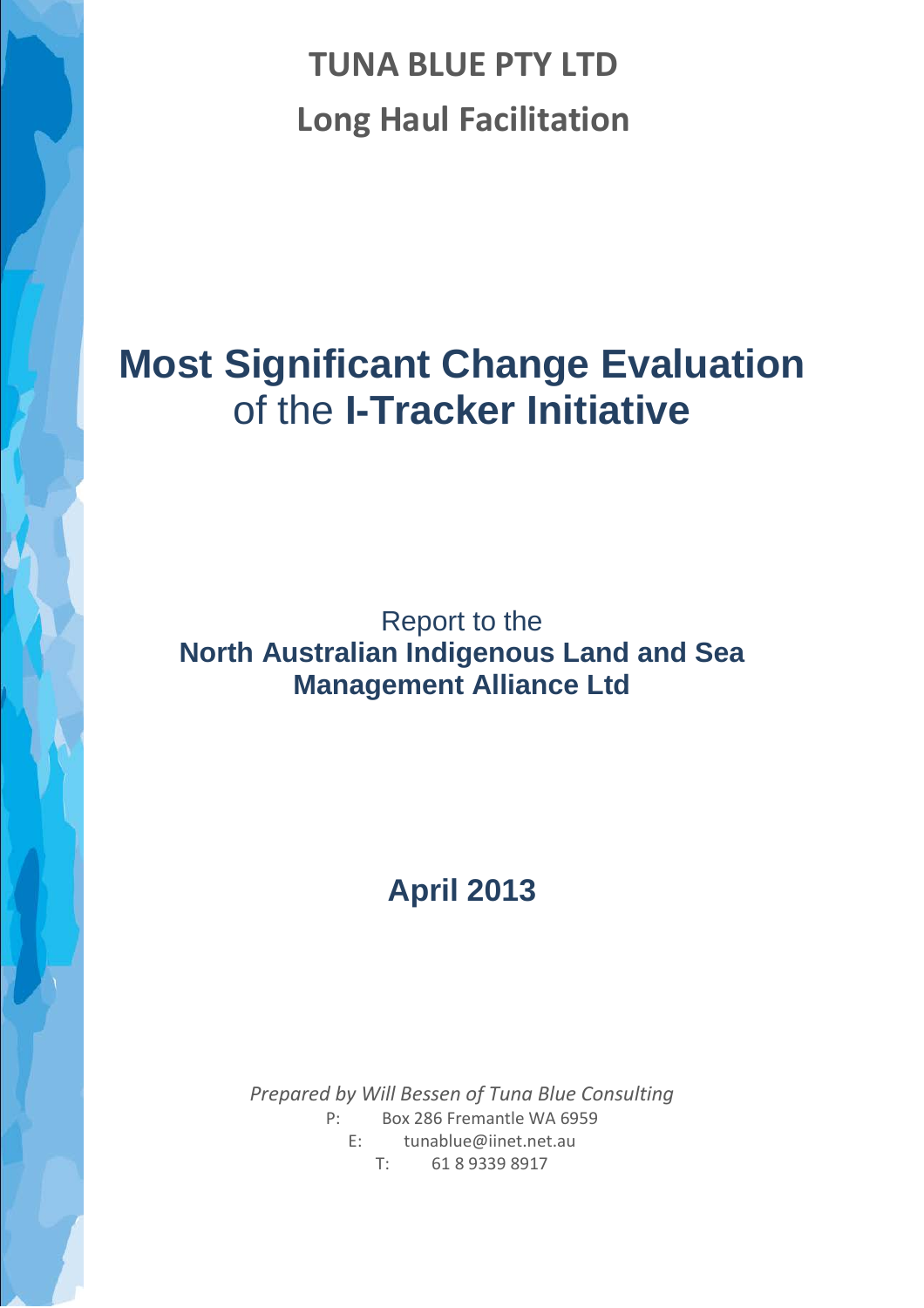

## **EXECUTIVE SUMMARY**

## **Overview**

This report provides the results of a Most Significant Change (MSC) evaluation of the North Australian<br>
Indigenous Land and Sea Management Alliance Ltd (NAILSMA) Indigenous Land and Sea Management<br>I-Tracker Initiative. The MSC evaluation examined The MSC evaluation examined the effectiveness and impact of I-Tracker in supporting Indigenous land and sea management activities in northern Australia.

The MSC project has captured the views of 66 storytellers in 59 on-country interviews. From these interviews, a total of 190 stories were extracted that give a first-hand account of the changes that the I-Tracker initiative has made on-country.

This report identifies the thirty stories that tell the most significant changes that have occurred as a result of the I-Tracker initiative. An expert Selection Panel agreed on the final thirty stories in a workshop setting, with reasons documented for their decisions.

## **Conclusions**

The I-Tracker initiative has been successful in moving from an innovative idea to a mainstream aspect of Ranger best practice. As a result, the initiative has garnered respect on-country, nationally and internationally.

This success can be attributed to NAILSMA's bottom up approach in developing a tool that is being created by Ranger groups to suit their needs and aspirations. This has fostered a high level of oncountry ownership of I-Tracker and consequently, Ranger groups are confidently sharing and communicating their I-Tracker activities, thereby connecting their land management efforts with the wider community.

The shift to easily capturing and communicating their self-determined land management practices has resulted in number of on-ground changes for Ranger groups including:

- overcoming literacy and numeracy limitations to capture rigorous, specific data;
- facilitating the transfer of Indigenous Ecological and Cultural knowledge between generations;
- more effectively monitoring a huge area of land and sea country;
- providing a centralised program dedicated to standardised and systematic data collection;
- engaging in simple and efficient reporting for internal and external stakeholders;
- providing opportunities for fee for service work for agencies;
- stimulating the adoption of further IT technology by Rangers;
- fostering an active network of land and sea managers across northern Australia.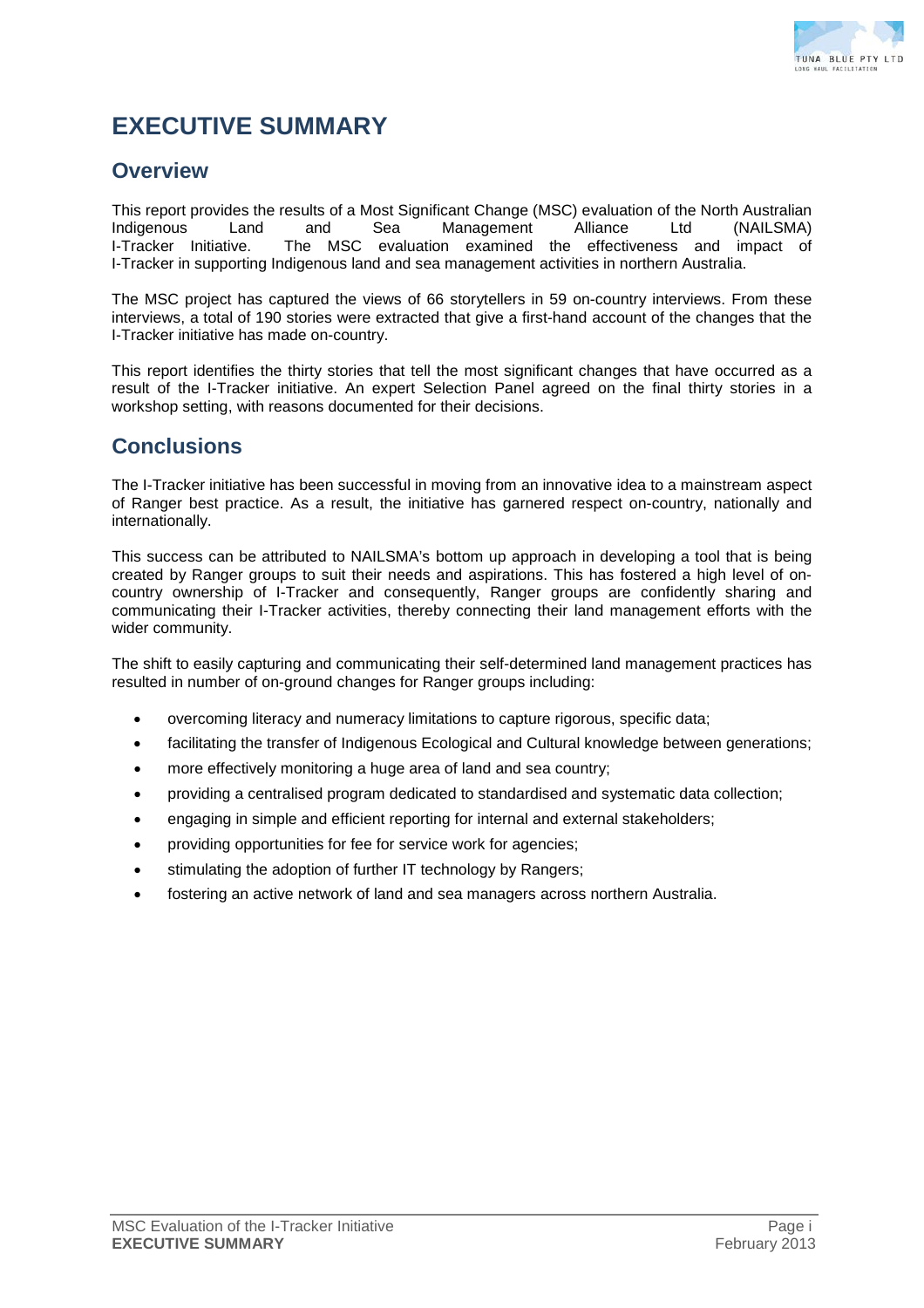

## **Table of Contents**

|    |                                        |                                                                                                         | Page           |
|----|----------------------------------------|---------------------------------------------------------------------------------------------------------|----------------|
| 1. | Scope                                  |                                                                                                         | 1              |
|    | 1.1                                    | Introduction                                                                                            | $\mathbf{1}$   |
|    | 1.2                                    | <b>Selection Panel</b>                                                                                  | 1              |
|    | 1.3                                    | I-Tracker Background                                                                                    | 1              |
| 2. | <b>Methods</b>                         |                                                                                                         | $\overline{2}$ |
|    | 2.1                                    | Summary                                                                                                 |                |
|    | 2.2                                    | <b>Domains</b>                                                                                          |                |
|    | 2.3                                    | <b>Detailed Methods</b>                                                                                 | 3              |
| 3. | <b>Most Significant Change Stories</b> |                                                                                                         | $\overline{4}$ |
|    | Domain One:                            | Increased use and transfer of Indigenous<br><b>Ecological Knowledge</b>                                 | 4              |
|    | Domain Two:                            | Using the power and language of Western<br>science and management to demonstrate the<br>work of Rangers | 8              |
|    | Domain Three:                          | Increased capacity, skills and opportunities<br>for shared learning of Rangers                          | 12             |
|    | Domain Four:                           | More able to effectively manage country                                                                 | 18             |
|    | Domain Five:                           | Improved communication networks and<br>resources available to Rangers                                   | 22             |
|    | Domain Six:                            | Increased participation of Indigenous people in<br>the development of land management projects          | 27             |
| 4. |                                        | <b>Ranger Favourites Stories</b>                                                                        | 31             |
| 5. | Conclusion                             |                                                                                                         | 32             |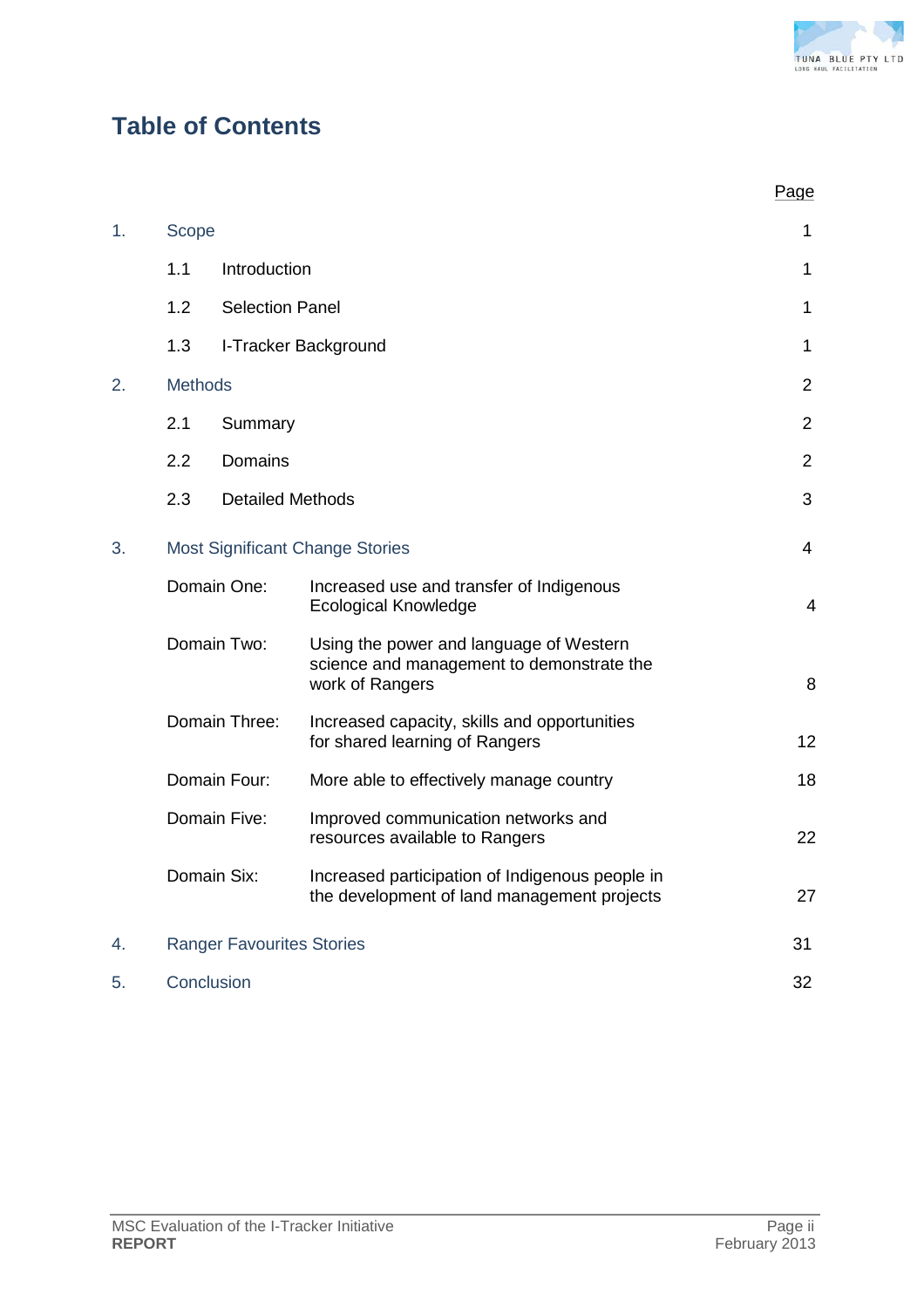

## **1. Scope**

## **1.1 Introduction**

The North Australian Indigenous Land and Sea Management Alliance Ltd (NAILSMA) requested that that Tuna Blue Pty Ltd undertake a Most Significant Change (MSC) study to evaluate the effectiveness and impact of NAILSMA's I-Tracker initiative in supporting Indigenous land and sea management activities in northern Australia.

MSC methodology is a qualitative approach to monitoring and evaluation. It involves the collection and systematic participatory interpretation of stories of significant change<sup>[1](#page-0-0)</sup>. Given that MSC methodology does not focus on quantitative indicators, it provides an opportunity to incorporate and value the on ground experiences of those involved with an initiative.

These experiences are collected through semi-structured interviews with community members and reported as 'change stories' that measure the initiative's impact and influence on the lives of individuals and communities. The qualitative and participatory approach encourages contribution from all members of the community and places an emphasis on the intangible outcomes of the initiative. (For more details on the MSC methodology please visit http://groups.yahoo.com/group/mostsignificantchanges)

The MSC reporting process was chosen in the I-Tracker situation because the qualitative approach of interviews and storytelling allows for more a holistic evaluation of project impacts and has been used successfully with similar evaluation projects involving Indigenous communities in northern Australia<sup>[2](#page-3-0)</sup>.

## **1.2 Selection Panel**

An expert Selection Panel decided on the most significant change stories at a workshop held on Tuesday, 12 February 2013 at Charles Darwin University, Darwin.

The Selection Panel members were:

- ▶ Jennifer Creek Senior Ranger, Kalan Rangers
- > Nadine Lee **Larrakia Community Member**
- Peter Bayliss Deputy Program Leader, CSIRO Marine Division
- arrad Holmes Assistant Director,

Indigenous Programs North West, SEWPaC

## **1.3 I-Tracker Background**

I-Tracker - short for 'Indigenous Tracker' - supports Indigenous land and sea managers across north Australia to undertake natural and cultural resource monitoring, research and management activities using digital technology and equipment. Key components are standardised I-Tracker data collection and management applications using 'CyberTracker' software that meet the requirements of Indigenous rangers and data 'end users' such as government management or enforcement agencies and research partners.

 <sup>1</sup> Dart, Jessica and Davies, Rick, 2003. *Quick Start Guide: A self-help guide for implementing the* 

<span id="page-3-0"></span><sup>&</sup>lt;sup>2</sup> Bessen Consulting Services, 2008. Performance Story Report: Evaluation of Investment in the *Dugong and Marine Turtle Project,* NAILSMA Knowledge Series.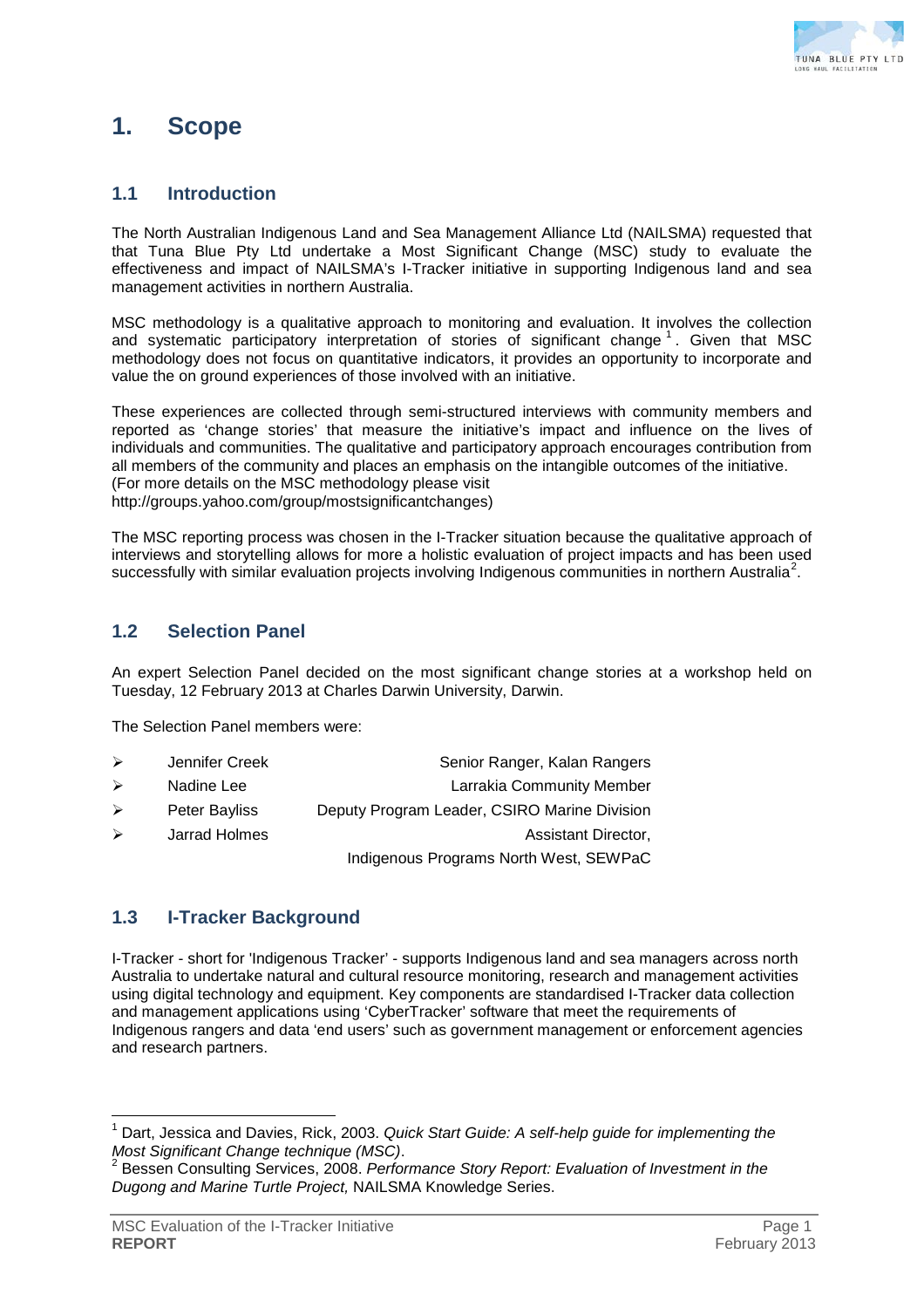

I-Tracker applications are downloaded onto a hand held computer with GPS, camera and voice recording functions (called a PDA). The rangers take this PDA on land or sea patrols and use it to record data electronically. This data is then downloaded to their office computers, where the information can be viewed on a map and used to create reports for future planning and management practices.

NAILSMA also provides training, technical support, communication and networking opportunities including annual forums and exchange visits to over 30 groups participating in I-Tracker. For further information visit http://nailsma.org.au/hub/programs/i-tracker

## **2. Methods**

## **2.1 Summary**

Interviews were conducted with I-Tracker users and stakeholders from across North Australia, as well as international partners. A total of 59 on-country interviews were conducted with 66 storytellers over a period of three months from October 2012 - December 2012. The 66 storytellers consisted of:

|   | <b>Storyteller</b>                 | # Storytellers |
|---|------------------------------------|----------------|
|   | Rangers                            | 41             |
| ⋗ | Ranger Coordinators / Facilitators | 9              |
| ↘ | <b>NAILSMA Staff</b>               | 5              |
| ⋗ | NGO representatives                | 5              |
| ↘ | Researchers                        | 3              |
| ⋗ | International Ranger Coordinators  | 2              |
| ⋗ | Government Representatives         | 1              |
|   | Total                              | 66             |

From these interviews, a total of 190 stories were extracted that give a first hand account of the changes the I-Tracker program has made on-country.

This report identifies the thirty stories that tell the most significant changes that have occurred as a result of the I-Tracker initiative. An expert Selection Panel agreed on the final thirty stories, with documented reasons for their decisions.

## **2.2 Domains**

In the MSC evaluation process, stories are categorised into domains for easier consideration at the Selection Panel workshop. They do not act as indicators, rather they allow people to have different interpretations of what constitutes a change in that area<sup>[3](#page-3-0)</sup>.

For this study, six domains were identified through discussions with NAILSMA staff and the Selection Panel. The domains were:

| # | Domain                                                        |
|---|---------------------------------------------------------------|
|   | Increased use and transfer of Indigenous Ecological Knowledge |

 <sup>3</sup> Dart, Jessica and Davies, Rick, 2003. *Quick Start Guide: A self-help guide for implementing the Most Significant Change technique (MSC)*.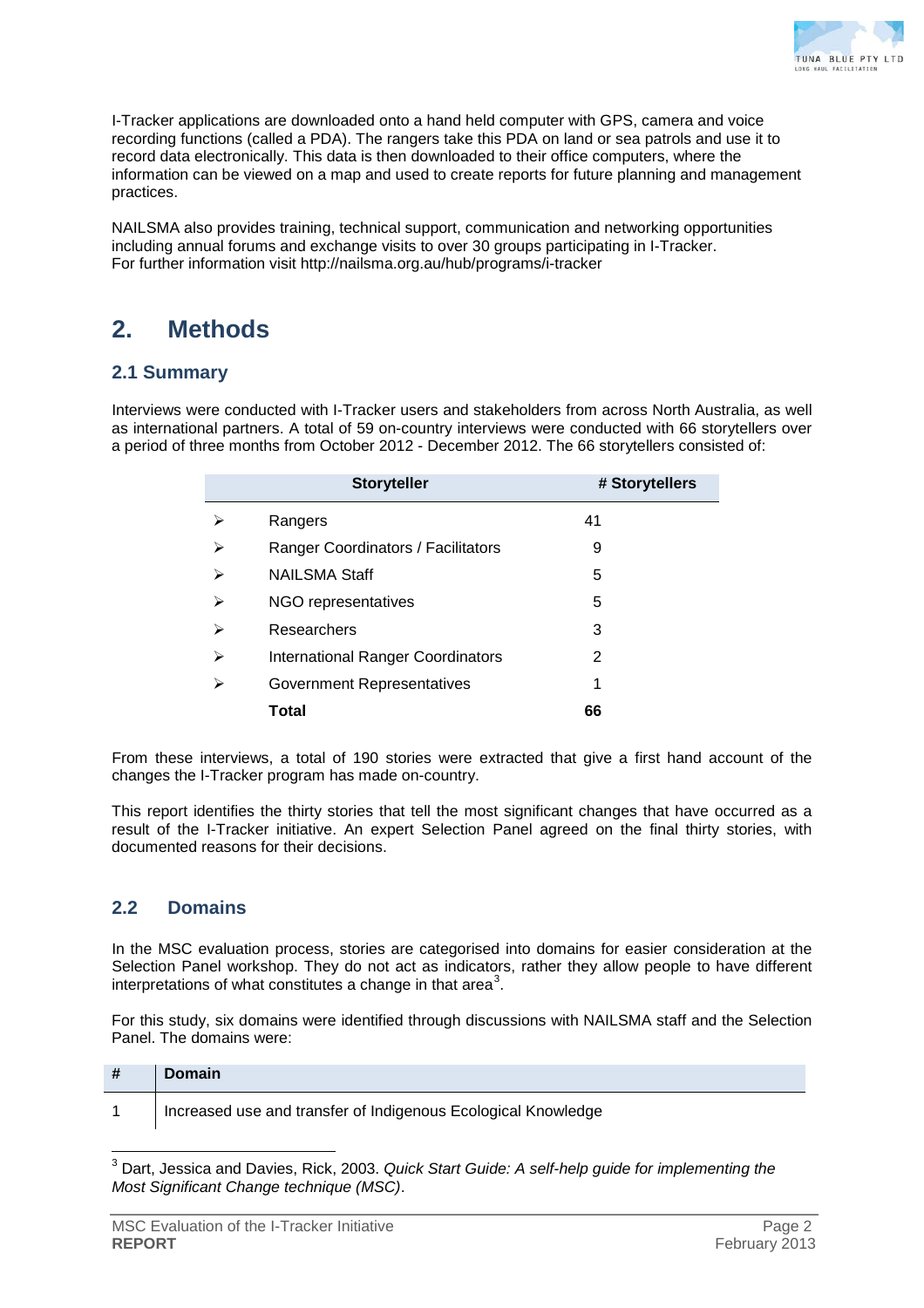

- 2 Using the power and language of Western science and management to demonstrate the work of Rangers
- 3 Increased capacity, skills and opportunities for shared learning of Rangers
- 4 More able to effectively manage country
- 5 Improved communication networks and resources available to Rangers
- 6 Increased participation of Indigenous people in the development of land management projects

## **2.3 Detailed Methods**

The MSC methodology undertaken was:

- $\triangleright$  A total of 59 interviews were conducted with 66 storytellers to produce the raw data for the MSC stories;
- $\triangleright$  All interviews were face to face, except for one phone interview with a remote based storyteller;
	- interviews were conducted at the I-Tracker Forum in Mary Park, during two oncountry field trips to WA, NT and QLD and in Darwin opportunistically;
- $\triangleright$  Interviews took place over a period of three months from October 2012 to December 2012.
- Each interview was audio recorded with a handheld device and permission forms were signed;
- $\triangleright$  The interviews were semi structured to include:
	- name and your organisation / role;
	- the work you and your group does;
	- the work you use I-Tracker for or have seen I-Tracker used for;
	- why each example was important or significant;
	- what is the most important or significant aspect of I-Tracker;
- $\triangleright$  Interview audio files were transcribed verbatim;
- $\triangleright$  From the verbatim transcriptions, a total of 190 'stories' were selected;
	- at this stage, a story was selected for narrative value and deemed to have a beginning, middle and end;
- $\triangleright$  The stories chosen were minimally altered to maintain their authenticity;
	- minor changes were made to increase readability and the symbol [...] was added where any text was omitted to reduce length;
- $\triangleright$  Names and place names were replaced to ensure the anonymity of the storyteller;
- $\triangleright$  The stories were then categorised into the six domains by the consultant;
- $\triangleright$  To make the Selection Panel workshop realistic, 190 stories were reduced to 60 (ten per domain) by the consultant on the basis of the 'change' the story told;
	- those stories that told the strongest changes for Indigenous Rangers and biodiversity and land management as a result of I-Tracker were added to the final 60 Selection Panel document;
	- in choosing the 60 stories, an effort was made by the consultant to also consider the storyteller and subject matter and ensure diversity;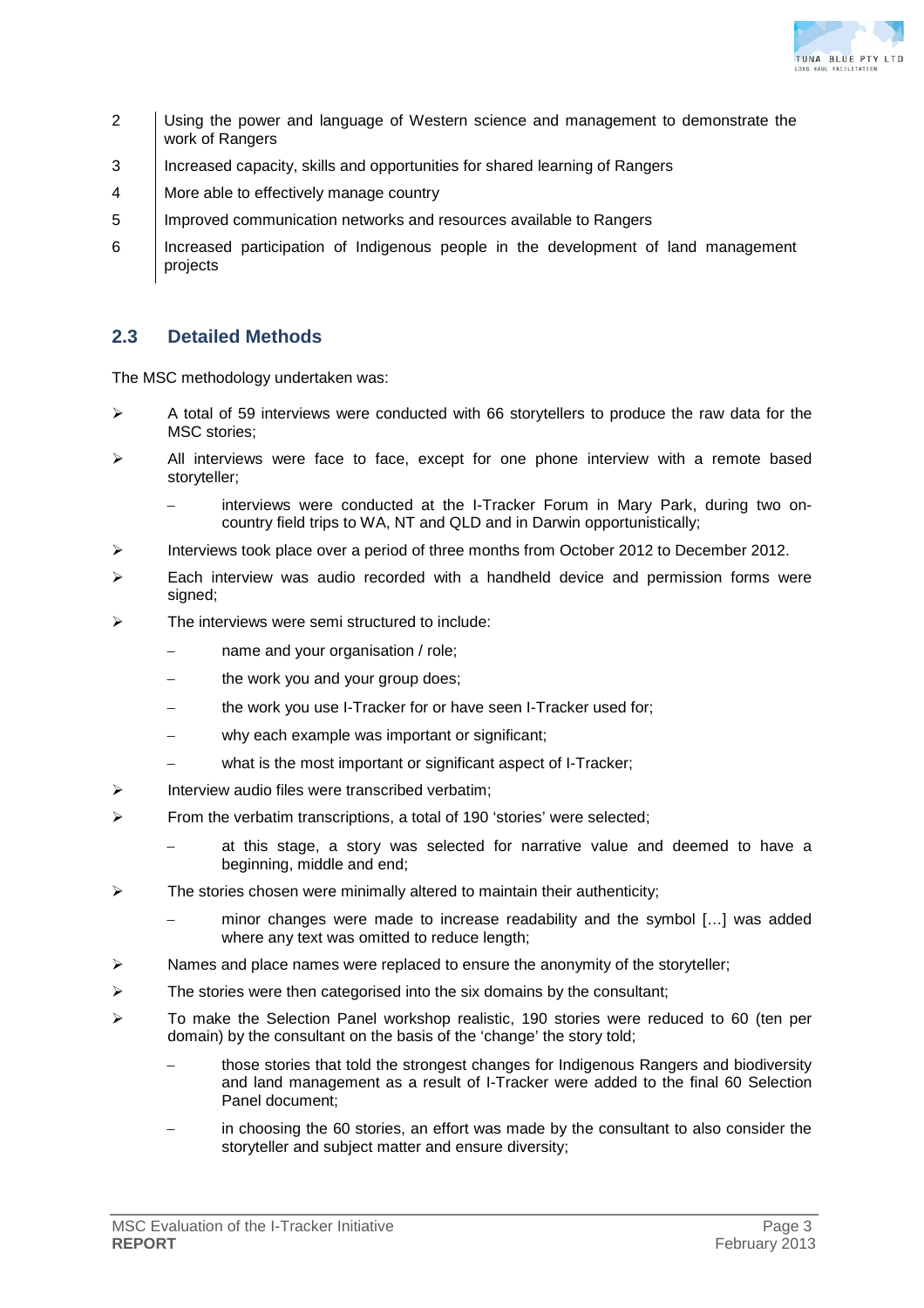

- $\triangleright$  The sixty stories were then considered by the four Selection Panel members in a workshop on Tuesday, 12 February 2013 at Charles Darwin University, Darwin;
- $\triangleright$  The workshop decision process involved:
	- the consultant reading all ten stories from the domain aloud to Panel members;
	- − discussion in pairs on which stories they considered told the most significant change;
	- individual voting on their top five stories using the scale:
		- $5 =$  most significant change / favourite;
		- 4;
		- 3;
		- 2;
			- $1 =$  fifth most significant change / fifth favourite;
	- votes added together to identify the five stories, with the most votes as the Panel's selection;
	- the Panel reflected on their reasons for each story and why it told a significant change.
- A separate 'Rangers Favourite' voting process was undertaken using online surveys to encourage further participation with the 12 remote Ranger groups who provided interviews and gain an on-ground view of the most significant stories.

## **3. Most Significant Change Stories**

The stories chosen as most significant by the Selection Panel.

## **Domain One: Increased use and transfer of Indigenous Ecological Knowledge**

The top five stories for Domain One were:

|                   | <b>Story</b>                                  | <b>Votes</b> |
|-------------------|-----------------------------------------------|--------------|
| <b>Story 190:</b> | It's also a learning tool                     | 12           |
| Story 78:         | A good thing for the whole community          | 11           |
| Story 171:        | There is living history and places to protect | 10           |
| Story 44:         | They've invested the time                     | 7            |
| Story 86:         | Identifying our land                          | 5            |

## **Change Themes**

The overall change themes for Domain One were:

 $\triangleright$  I-Tracker is facilitating the transfer and handover of IEK and cultural knowledge;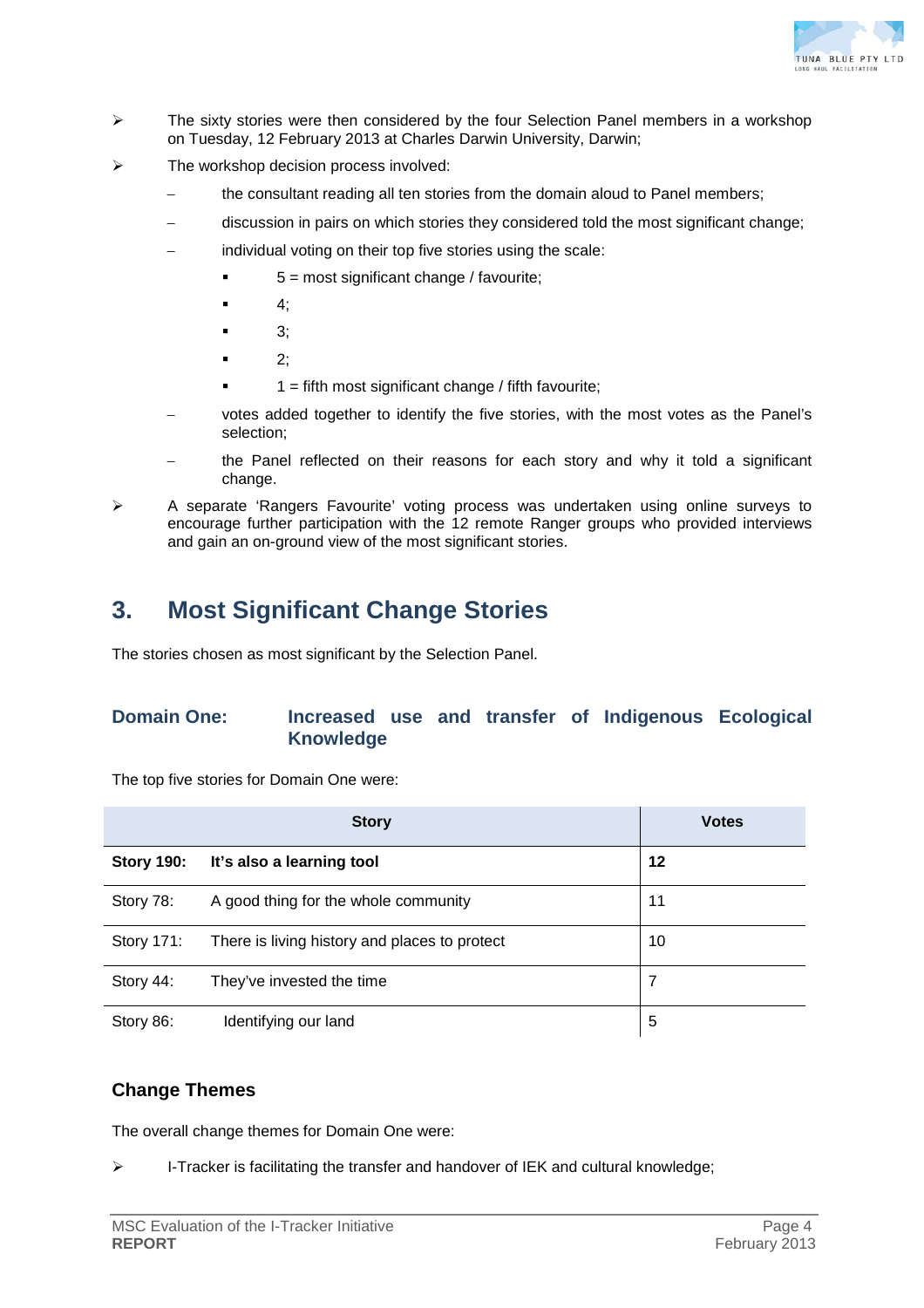

- − providing a generational link between both Rangers and Elders and Rangers and children;
	- connecting the monitoring data captured with IEK and cultural knowledge by showing the old people and engaging them in programs and planning;
	- taking the I-Tracker and data to schools to each children about where they came from;
- $\triangleright$  I-Tracker is being used as the medium to identify, capture and record country and language;
	- giving family connection to country and intellectual property a Western documentation;
	- groups are customising the I-Tracker software sequences to include language.

## **Story 190: It's also a learning tool Ranger**

We're using I-tracker for not only documenting flora and fauna but also cultural significance and that's through the cultural application that we created. We weren't been able to use I-Tracker when it first came out because we're inland and it was only the sea patrol but now we're moving out to sea country, so probably using that application as well.

We had input from the whole team in particular for certain areas. Obviously our team of Rangers are out there but all of them have to work in the office, so they've had a good say on what they'd like to document and that, as well as the cultural heritage. [I-Tracker staff member] came up a few times and also we sent the draft application to her and she had her input on how to connect one page to the next, so that was a huge help.

Been using the cultural one probably a few months. We started developing it mid this year, so its fairly new but quite handy. The Rangers like it. It's also a learning tool because they're also learning language words and the significance of certain sites.

It reports the information, the data we've recorded into the one place. And then when we download it, we can sync it up to one laptop instead of the I-Tracker jumping from this laptop to that laptop, losing data here, losing data there. And then when the reports come out, it's in the one place. And our work is not doubled up.

## **Panel Comments**

- This story ticks boxes on a whole lot of fronts;
- The change to having data all in one place, the biggest problem is data loss for Rangers;
- The big thing for me is the cultural learning and language component, really important as a Ranger;
- Covers all the bases that story;
- Touches on the whole package I-Tracker provides.

## **Story 78: A good thing for the whole community Ranger**

It's pretty good I reckon, cos when we see something unusual or a new animal or something, we can put down the position of where it was. Also you can take a photo on those things. So you can take a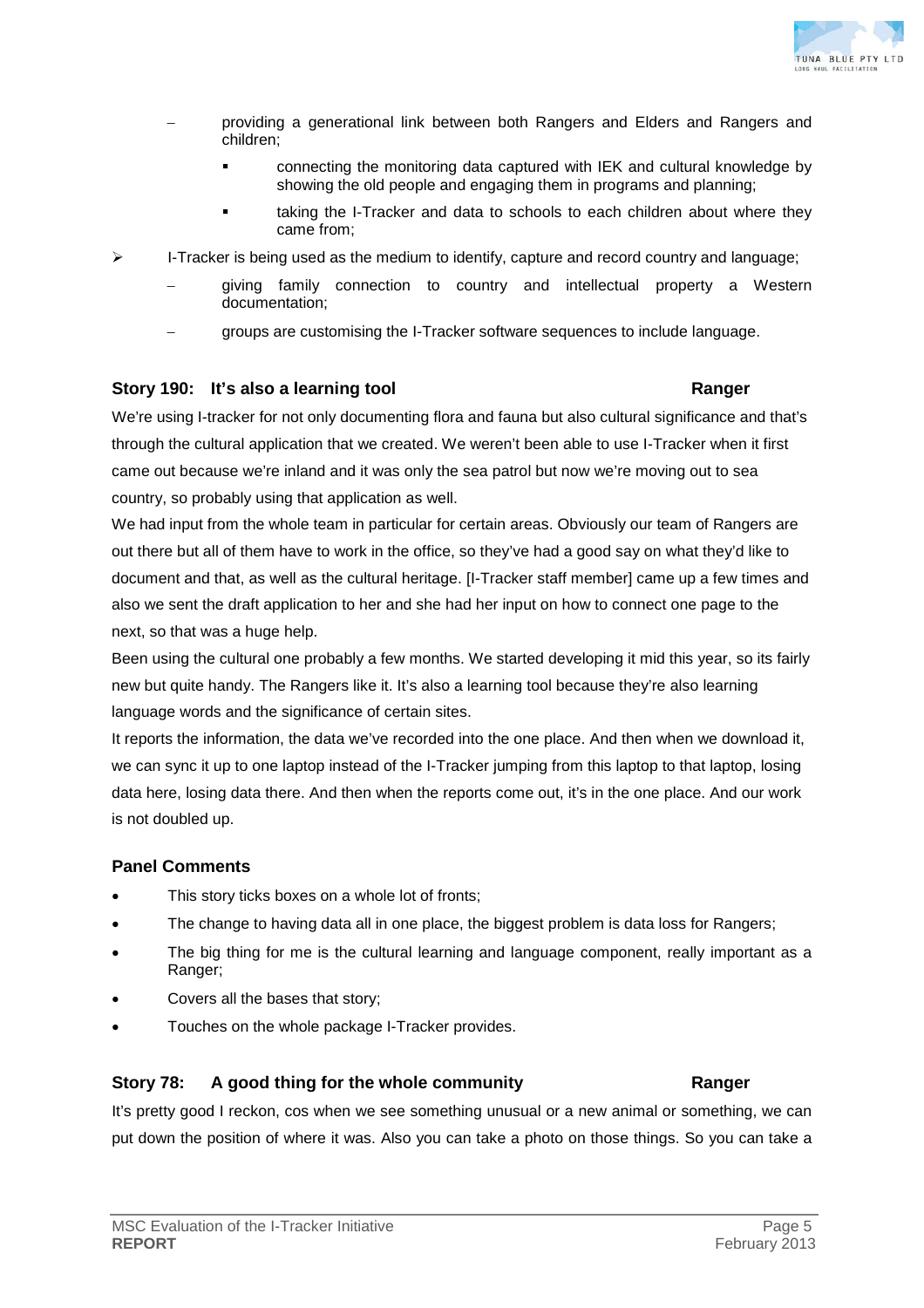

photo and jot down the spot where it was. Next time when we look for it, go round that area where we seen that thing last.

Yeah it's pretty good to get all that stuff and record everything. At least we can say when we seen that thing and we got it on the I-Tracker that we've got proof that it was there and proof that it was in that area and location. Keep it all, everything recorded in that small little thing, keep a lot of stuff recorded in there. Instead of bringing a big computer around, got that little I-Tracker. So it's easy to carry round as well. […]

It's pretty good for the old people as well cos if we tell them "aw we seen that animal there" and they say "nah I never seen that animal there", at least we got proof to show them. Probably with GPS we can bring them there and show them the thing where the animal was and stuff. Or at least ask the old people and say "what's that place" and they probably tell us and we get it down and record it.

Like it's pretty good to have it for us, at least we know the country a bit more but good to show to old people too. So they can like clarify and correct us on some of the I-Tracker stuff. Yeah I reckon it's pretty good to help for the old people as well cos at least they can see those things for themselves too, with all our recording and stuff.

Using that technology and checking with the old people, it's a good little thing. Sometimes you get a bit of debate with the old people like "nah nah that's not there, that's not right" you know and "we got it right here, that's where the place is!". But that's a good thing to have.

I've seen the maps. That's a good thing as well, at least you can see the roads and everything. See the boundaries of which area people come from. Good to mark out. And the old people can say "nah that mark is a little bit more longer or a bit shorter". Yeah it's a good thing to show everyone. I reckon it's a good thing for the whole community, we can show people as well. All the things we seen and we done, we can show them on the I-Tracker. Just plug it in the computer and we got it. Good thing to have around.

## **Panel Comments**

- The proof of whether Rangers are out on country and doing what they're told is an important change for us;
	- the I-Tracker doesn't lie and they know that, so they're not out there burning fuel for nothing, not going wild;
	- they're documenting the jobs they do;
- And it encourages more reporting because they have proof they saw something, especially with the photos;
- I like the continuity between generations making sure the work links in;
	- the technology here is acting as the link for checking information with Elders;
- Technology is the medium for a lot of young Rangers and this shows how they're connecting technology with their existing knowledge to engage the old people in programs.

## **Story 171: There is living history and places to protect Ranger**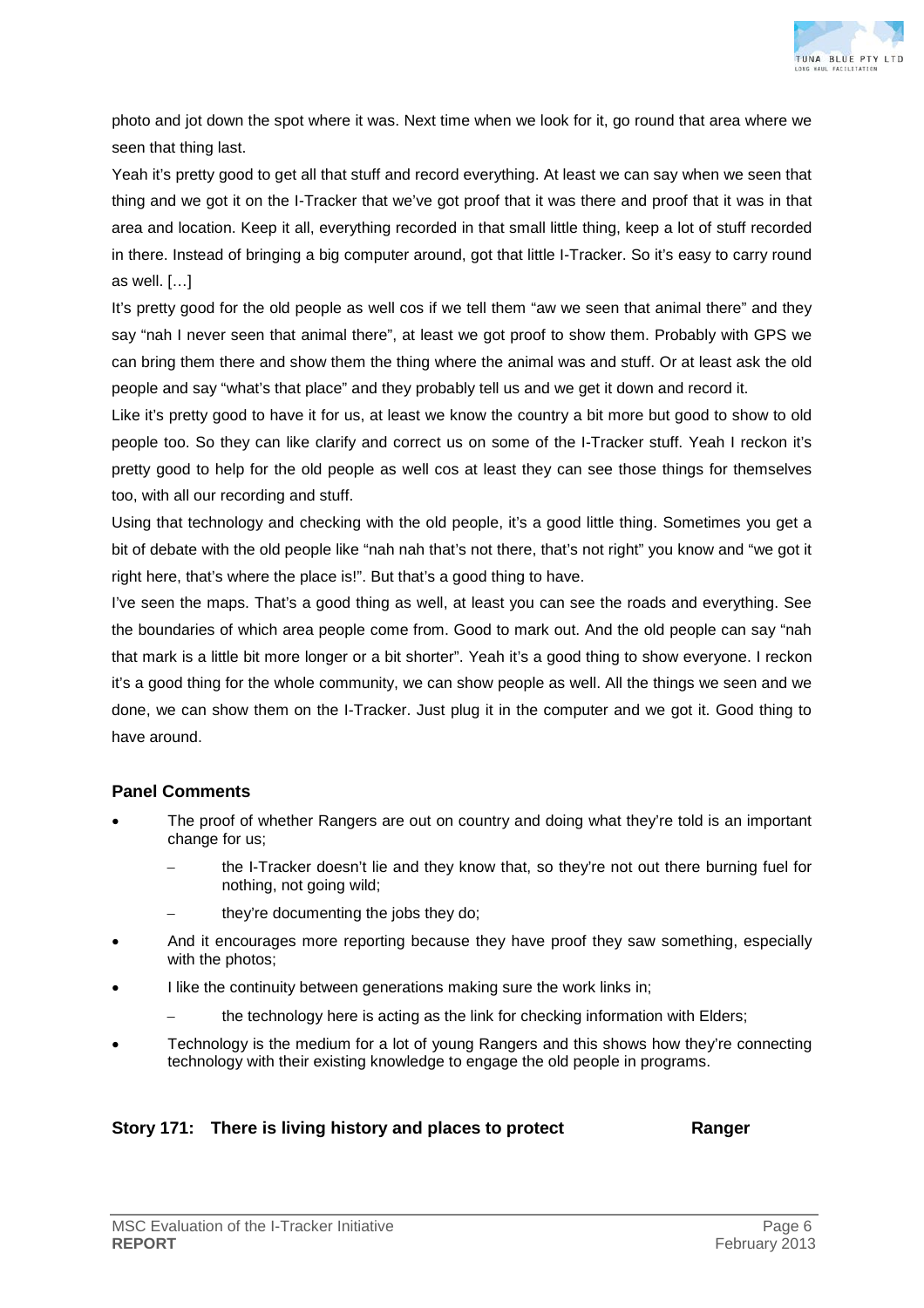

I've been with the land and sea unit for just under 6 months now but culturally I've been doing it for the last 25 years. I've basically been doing the dream time stories and songs. Now it's just a new area for me doing only on country cultural stuff. So mainly cultural and heritage aspects are my role.

The people have come back to the area and started acknowledging the true cultural significances of the area here and started to find objects they identify with from their own culture like scar trees. Historical areas that we are trying to maintain now which is part of our job to look after and protect.

Mainly significant sites like scar trees and most of them are still being found, so it's important we use the I-Tracker. […] It also has a good cultural aspect to it, it identifies Indigenous significance, which I think is really good. A lot of the sites that we go to I guess they're story places but it's really specific areas where family groups have intellectual copyright or intellectual ownership of that area. So just being a ranger or being associated to land and sea doesn't mean you can tell those stories because they belong to the families that own that area. It's good to take the family with you to that area because they can share stories with you. […]

Important to have knowledge and the knowledge of the cultural and heritage significance in that area and the historical traditional lands I think. Just to mark the areas to protect and to also show the Queensland Government that there is living history on our land here and there are places to protect. There is a reason for us to protect certain habitats and certain areas. I guess just simple things that we do around here like fencing off certain areas to protect them so we have knowledge of where the scar trees are and we aren't knocking them down. I guess the main thing is for Queensland Cultural Heritage to know these sites as well.

There is a lot happening and the area here is quite vulnerable. It might seem like a sturdy country and it is in a sense but it's an area that's quite small for too much to be happening. We have to show our true connection to the land and so by documenting these areas it shows that the people are aware of the culture here. They aren't just living on the land but there's an actual connection.

## **Panel Comments**

- The family groups and intellectual property copyright is important;
	- the connection to country and the change with I-Tracker giving it a Western documentation or proof;
- Tells a specific story about an area but captures the whole use of the tool and it's benefit for cultural heritage management.

### **Story 44: They've invested the time NGO Representative**

Well there's one Ranger group and I remember when they first started using it. And probably about 18 months later, I was learning language off the guys using their I-Tracker.

So what they've done, I mean the sequences had been put in there for them. And they'd decided that it wouldn't be "pig tracks" anymore, they'd put it in language. So it would be "piggy piggy jawa jawa".

So, you're out there and you understand how to use the sequence but then when it's written in language it's all totally different. So then the guys actually start teaching us how to use the sequence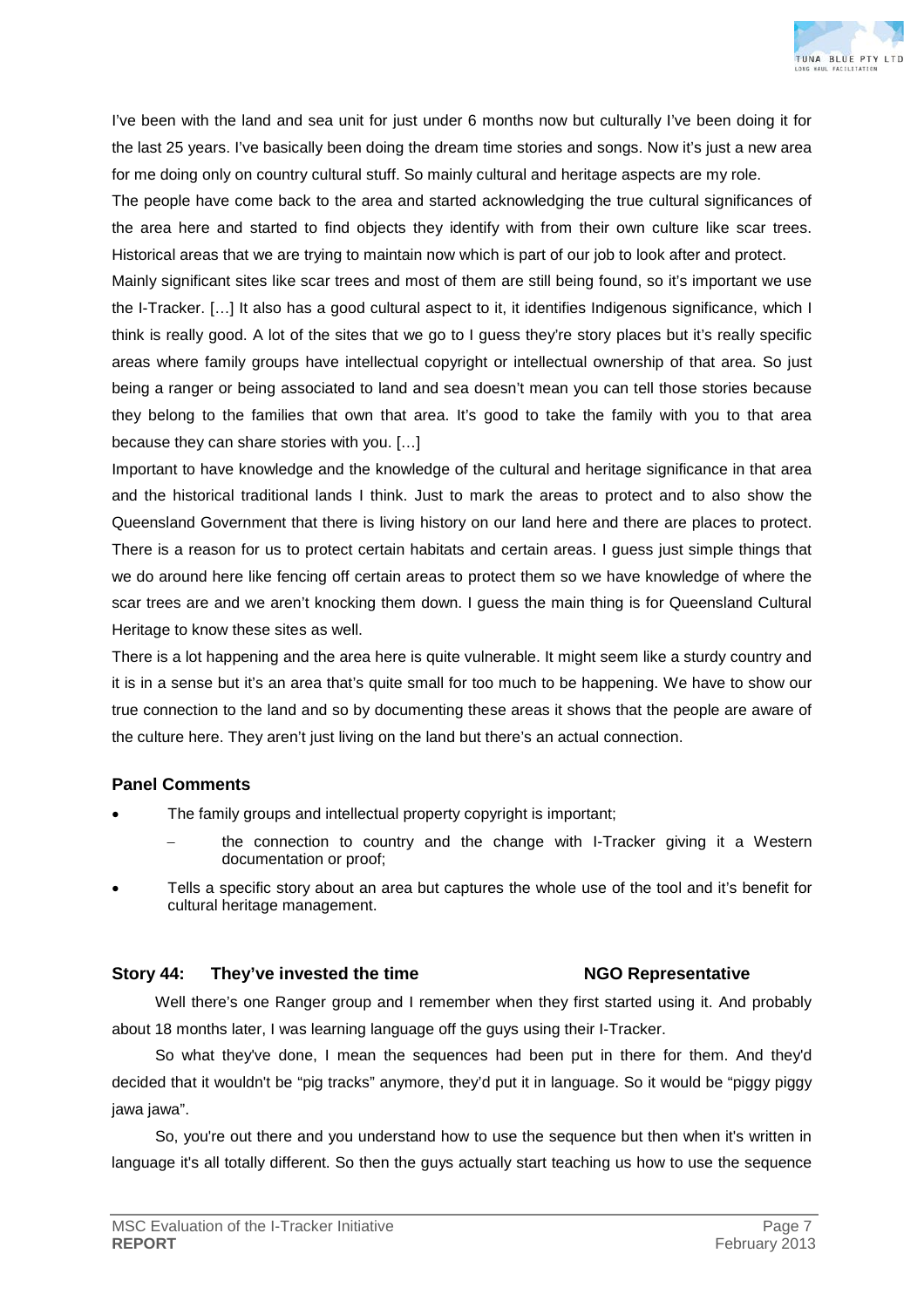

in language.

That was really good to see. Good to see that they've taken it on board. And they've invested the time into changing it into language. It was great, I mean if they didn't like it, they wouldn't go that way you know what I mean, they just wouldn't touch it. So it was good to see that they got into it and used language.

## **Panel Comments**

- Language being used and recorded in the sequences and I-Tracker facilitating that;
- We do the same sort of thing with our group, with NAILSMA working with us to put language in.

## **Story 86: Identifying our land Ranger**

The best thing about I-Tracker is more or less it shows you in your own little group or tribe. Like us we've got six clan groups and just by using the I-Tracker and our Elders and our governance, we can map out cultural places using the maps. And it clearly states, even though we the one tribe, that we've also got six clan groups and the I-Tracker plays a big part in that.

Not only that but also our water holes and our fishing spots, ah maybe not fishing spots (*laughs*) but identifying our land. I mean we can tell stories but now we can show it just by using the I-Tracker.

And keep it for the people to show it. Just by getting information out of the I-Tracker we take it to our two community schools, one Catholic and one Government, so the information we do get off the I-Trackers goes onto our kids. And now our kids want to learn, they want to be a Ranger and use that I-Tracker (*laughs*).

## **Panel Comments**

- The kids wanting to get involved is an important change;
	- taking it to schools;
- Our kids and young rangers know it is not a toy, it is important for collecting information and I-Tracker has brought on that attitude;
- It's important to show kids the cultural information collected;
	- especially for identifying the land if they come from different clan groups;
	- some of our kids think home is where they live, don't understand their grassroots;
- I-Tracker helps to identify country and language for generations;
- Story shows I-Tracker is encouraging culture through technology.

## **Domain Two: Using the power and language of Western science and management to demonstrate the work of Rangers**

The top five stories for Domain Two were:

**Story Votes**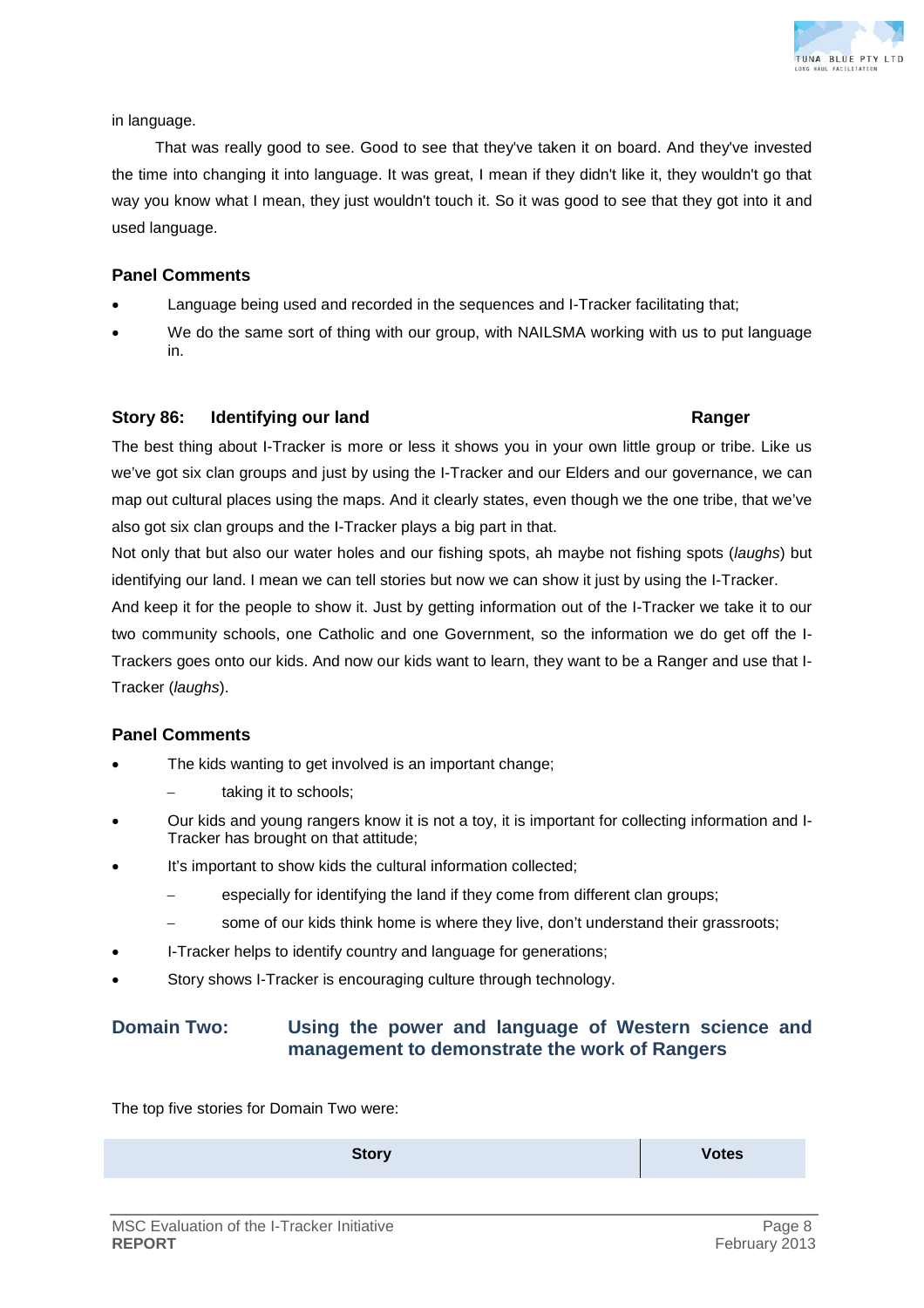

| <b>Story 132:</b> | <b>Intellectually stimulated</b> | 15 |
|-------------------|----------------------------------|----|
| Story 42:         | This is the bridge               | 12 |
| Story 59:         | We're amazed                     | 11 |
| Story 8:          | Catching them fishermen          | 10 |
| Story 66:         | Do your own reports              | 6  |

## **Change Themes**

The overall change themes for Domain Two were:

- $\triangleright$  I-Tracker is facilitating a change in the way Rangers approach science and environmental management;
	- building the capacity to constantly review data and methodologies and plan accordingly;
- $\triangleright$  Existing IEK and cultural knowledge is being combined with the scientific frameworks in I-Tracker to create user driven land management;
	- acknowledging Traditional Owners and their cultural management practices and engaging them with a user friendly format;
- $\triangleright$  I-Tracker is providing a centralised program dedicated to standardised and systematic data collection
	- leading the change to consistent data collection across the North.
- $\triangleright$  Ranger groups are using I-Tracker to help with fee for service, compliance and Indigenous Protected Area work and funding opportunities;
- Rangers are engaging in reporting for both internal purposes and external stakeholders;
	- simple, efficient reporting format saves time;
	- easy to access data in single location encourages data retrieval.

### **Story 132: Intellectually stimulated Ranger Coordinator**

The first thing to come to mind is it's just simple and efficient. It saves the need for having notes and paper with its user friendliness, it's more approachable than pen and paper. As I was developing my skills in working in the field doing science and environmental work you realise how important it is to write things down. You carry a camera, GPS and a notepad and data sheets but this does it all for you. It takes a good photo, the photos have reference and so just the ease of it is one really important thing. That's quite obvious, it's so useful on many levels.

Then the other interesting thing about it is that because of the way it takes in the information, the way the sequence is set up, it causes you to question how you decide what data to collect too. How it is entered into the Cybertracker, you have to find a way to do it within the limits of the program, but that makes you think carefully about what that data is and that's an important concept in science. You are really thinking about how this information could be used and classified and broken down and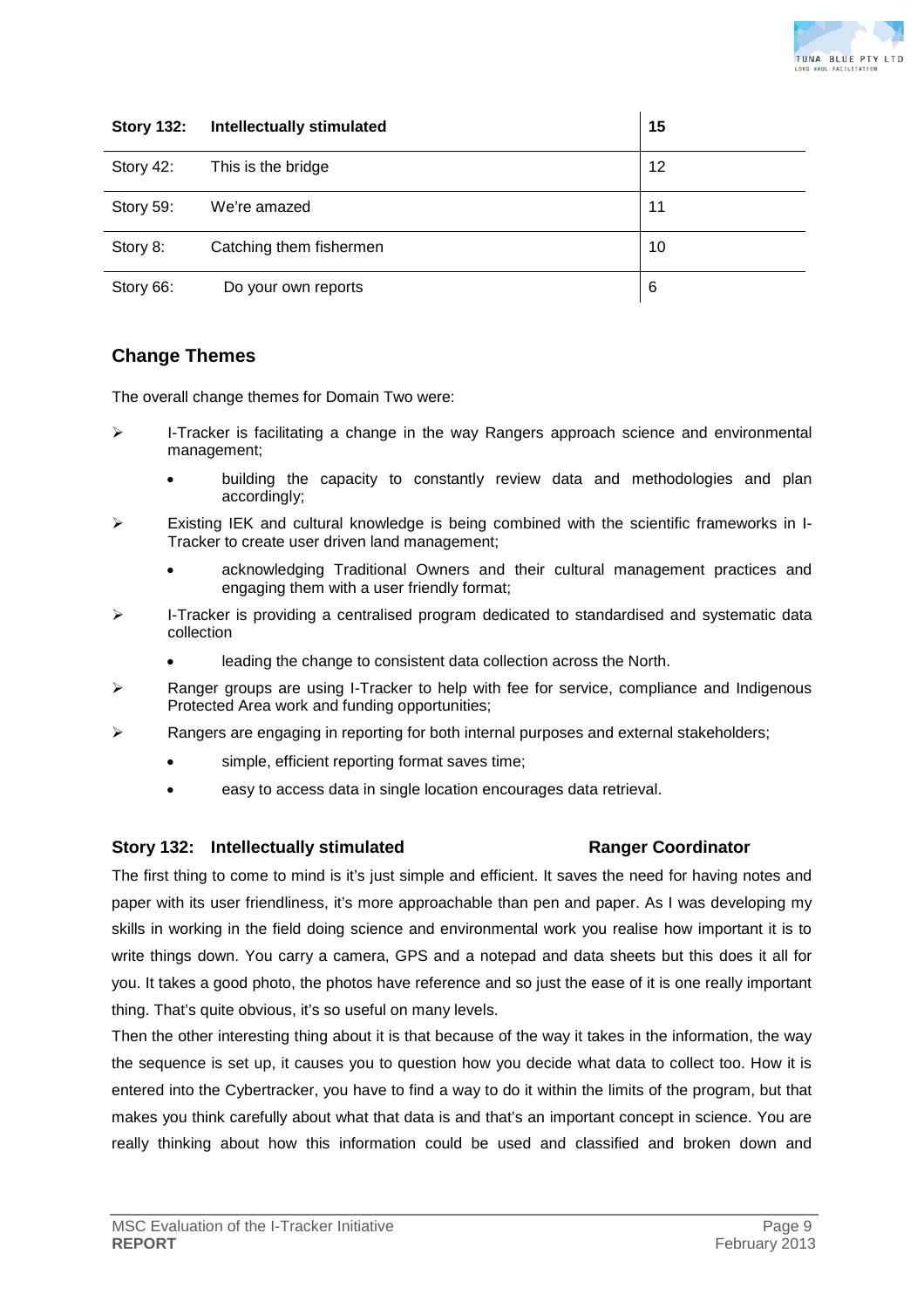

generalised in order for it to mean something. So this is about collecting data to build a picture of the natural world and predict changes.

So this asks you to think really carefully about what you are looking at and how to write it down. So you'd probably say "that and that and then oh no it won't work like that, so then we do it this way but now that I think about it, that wouldn't have made sense anyway". So it's a useful tool like that, it's a sequential information gathering process. I think that makes a lot of sense to smarten the way you collect data.

It's one of the good things about it, it has some error checking capability too. I think once the guys get the skills up to really critique the way the sequences work . We started doing a bit of it today in the training too. It's like you wouldn't have all these check boxes unless you needed them. What we've learnt is using the program has made us think more carefully about the data we want and how we want to break the data down into more discreet groups.

Rangers haven't had the experience of tertiary education to be able to calculate the mathematics of something or to express it in higher language but they understand the concepts and that's become very good. They really know what you are talking about and they are intellectually stimulated by this. So it's another great skill to draw upon, their scientific intelligence that they don't know they have sometimes combined with their own understanding of their environment. It's all about finding new ways to collect data too, that suit the different values you are trying to manage here as well.

## **Panel Comments**

- Shows how I-Tracker develops skills in science and environmental management;
	- capacity building;
- Our people are scientists and anthropologists themselves;
	- they have that knowledge and can get it down in a sequence, build it to suit their own country, their knowledge and the things they want;
	- bringing it from old people's heads down onto paper and caring for country;
	- that knowledge stays there forever and young generations;
- One word that comes to mind with this story is MERI;
	- that process of reviewing and tweaking sequences is a change;
	- using the tool but also continuous improvement;
- Like the phrase "smartens the way you collect data";
- This story highlights the importance of the end use of data;
	- Rangers now thinking about why they're collecting it and focused.

## **Story 42: This is the bridge NGO Representative**

They know their country really well but they can't articulate it out to someone in Canberra for example. This is the bridge, the fact that I-Tracker has now been set up as a dedicated organisation to manage it.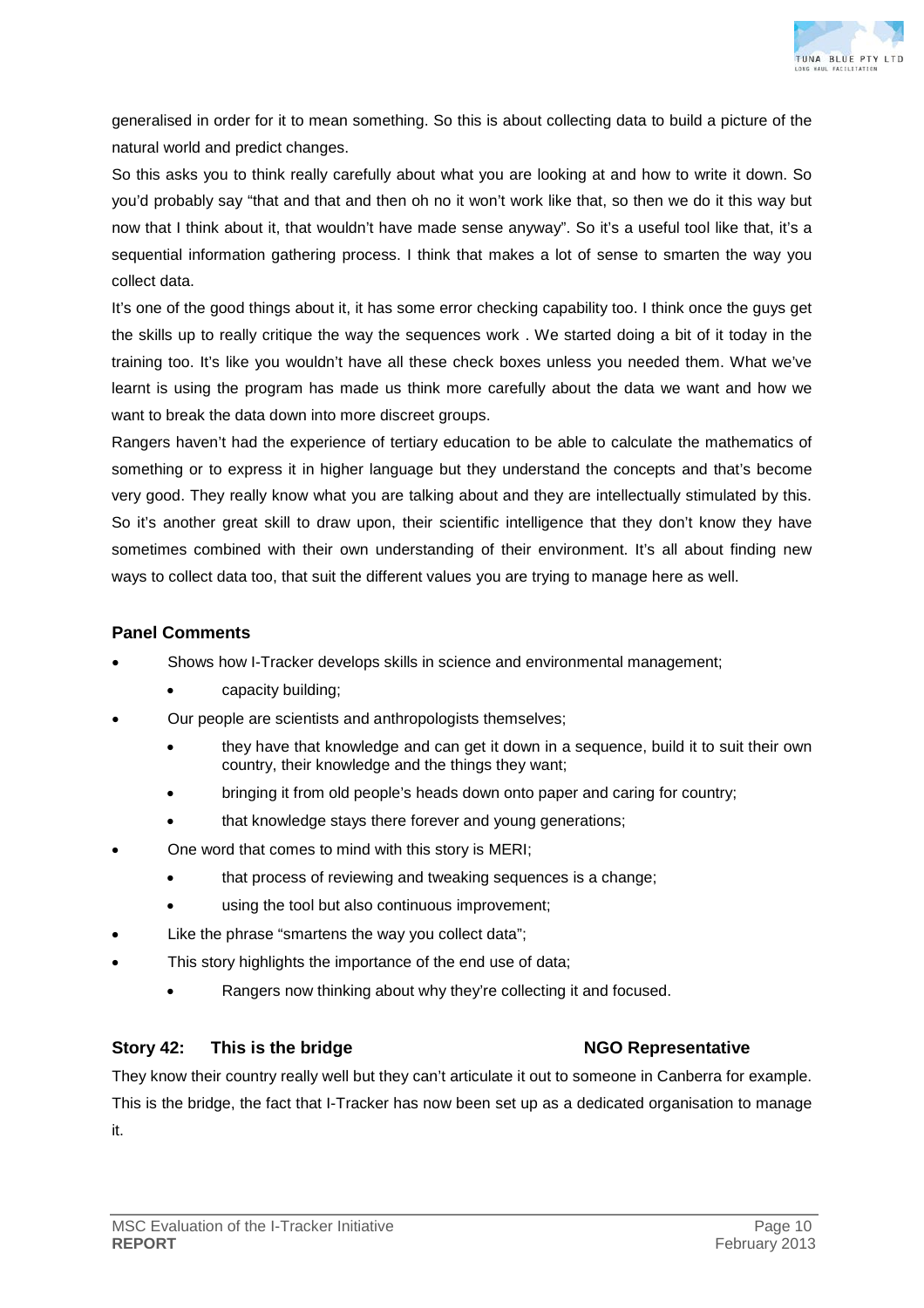

The worst thing that could have happened was if every Ranger group had of grabbed a Cybertracker and started making their own formats, it would have been an absolute dogs breakfast. We would have ended up with all manner of information in different formats. […]

A lot of our stuff is basically on funding, so the way they've made it so the guys can do their job and actually pull that data out so the guy in Canberra can see where his money has been spent, is great. […]

The way they are trying to capture the whole of Northern Australia in the same data format, that is where the value will be. […]

I guess over at [Ranger group], the sea Rangers, it's a vital part of their contracts with Fisheries and Customs. I mean they really need to use this technology and they do. They've taken it on pretty well, I think they've actually got convictions from illegal fishing through using this technology. That's stuff that wouldn't have happened if they hadn't had been trained with this and taken it on board. So look it is working, it's working well.

## **Panel Comments**

- Highlights the role of the central agency and coordinating efforts;
	- why an agency is paid to pull things together, to keep things in the same direction;
	- so that Ranger data can go back to Government;
- Everyone working on building the one data set is a change, not different stories;
- Highlights the importance of a program dedicated to systematic data collection;
	- to help evaluate the performance of Rangers and funding;
- Has changed the ways of data collection to be consistent across the North.

## **Story 59: We're amazed Ranger**

When we take it out and then come back, we put it into the I-Tracker computer and it doesn't take long for the I-Tracker to read the laptop and go straight into it. Just like that you know.

And you're on the screen and you're looking down at where you were working, like a couple of months back and you can see the tracks you know (*laughs*). And we all like "hey look at that, look at where we been!" and we're amazed you know, with what technology can do today, like I-Tracker (*laughs*). Oh heaps of work yeah, we going all over the place and we like "hey we was there that week and then we went back this way" (*laughs*). […]

We show our TOs and they say "what's this?" and I say "this is a little unit called I-Tracker and it's more easy for us to work with". And they say "what's this little dot there mean?" and we say "that's your country" and say their country name and they go "oh yeah!" (*Laughing*) Like yeah, pretty surprised to see their country on a map like "eh! eh what? you can get a close up!" Like looking up that side of the country and coming back this way.

## **Panel Comments**

• Using I-Tracker is also about acknowledging TO's and respect for working on other people's country;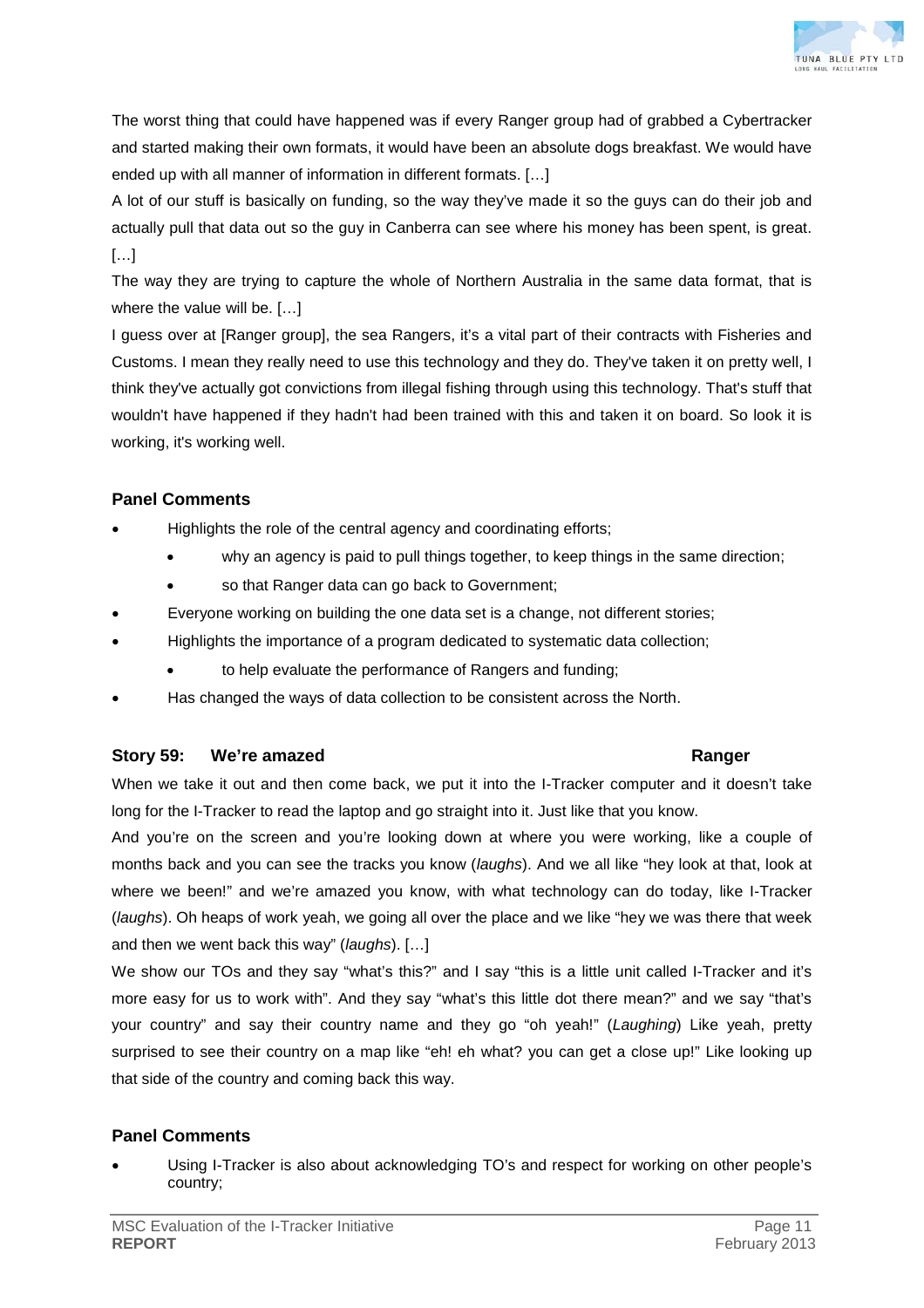

- can bring the data back and show them what you've been up to;
- still have to get permission but now we can take the data back to the people who can't get out on country any more
- build that respect with the data;
- Shows the user friendliness of the I-Tracker:
	- old people can sit up and watch on the big screen what we Rangers do on country;
	- it really takes them home that data.

## **Story 8: Catching them fishermen Ranger**

One time we were camping out at the Bay and the fisherman, he was there and when we slept he sorta drifted his net inside the closure lines, right in. One of the boys woke up early morning and then seen a boat, a black thing going in the corner of the creek, right in the closure line. He woke everybody up and then we spotted the buoy and the net right across where we were.

We just went right over there to the buoy and started taking photos and recording it on the I-Tracker, yeah we had the yellow I-Tracker before. We recorded everything and then came back and waited for the fisherman to go get his net. And when I seen him come around past the closure line, we got on our boat and went straight there but he turned around and went back to his mother ship. […]

And we kept on marking it with the I-Tracker, where it was moving. Then about ten o'clock he came back and offered us fish and we said "nah we don't want em fish". And then he reckons "argh last night there was a big wind and my net got dragged in" but (*laughing*) there wasn't any wind cos we were there!

We just said "yeah yeah arright" and one of the fellas went back to town and picked up the one of the guys that does work with us. He came out and took more photos, did up the report and sent it to Fisheries. By the time Fisheries police came there, the fisherman was gone. […] So Fisheries drove around to another community and asked the local people if they seen any boats and they told em "yeah there's one there". And we went back the next day and did that re-enactment with the Police. That fella lost everything when he went to court. He's finished now.

For the first five years when I first started, I saw a lot of fishing boats everywhere, commercial fisherman. They can fish you know but stick by that law, it's there. The law's there to recognise that closure line, just respect it. But some they, you know, they like breaking the law and put the nets inside. […]

I-Tracker's been good, cos after that when we was catching them fishermen, it was like they sorta stopped doing it. Then we got invited to a meeting with NAILSMA and the Seafood Council and there were a lot of angry fishermen there. And then we told them, we take photos and everything and we capture everything on maps and pass it onto Fisheries. Everything that we record is on the I-Tracker.

And now it's sort of quietened down a bit. Like it's alright still but we're getting bored not catching people (*laughs*). You know we get bored because (*laughing*) we just go out and count pots now.

## **Panel Comments**

• Shows that if you provide the tool, Rangers can do compliance work like anybody else;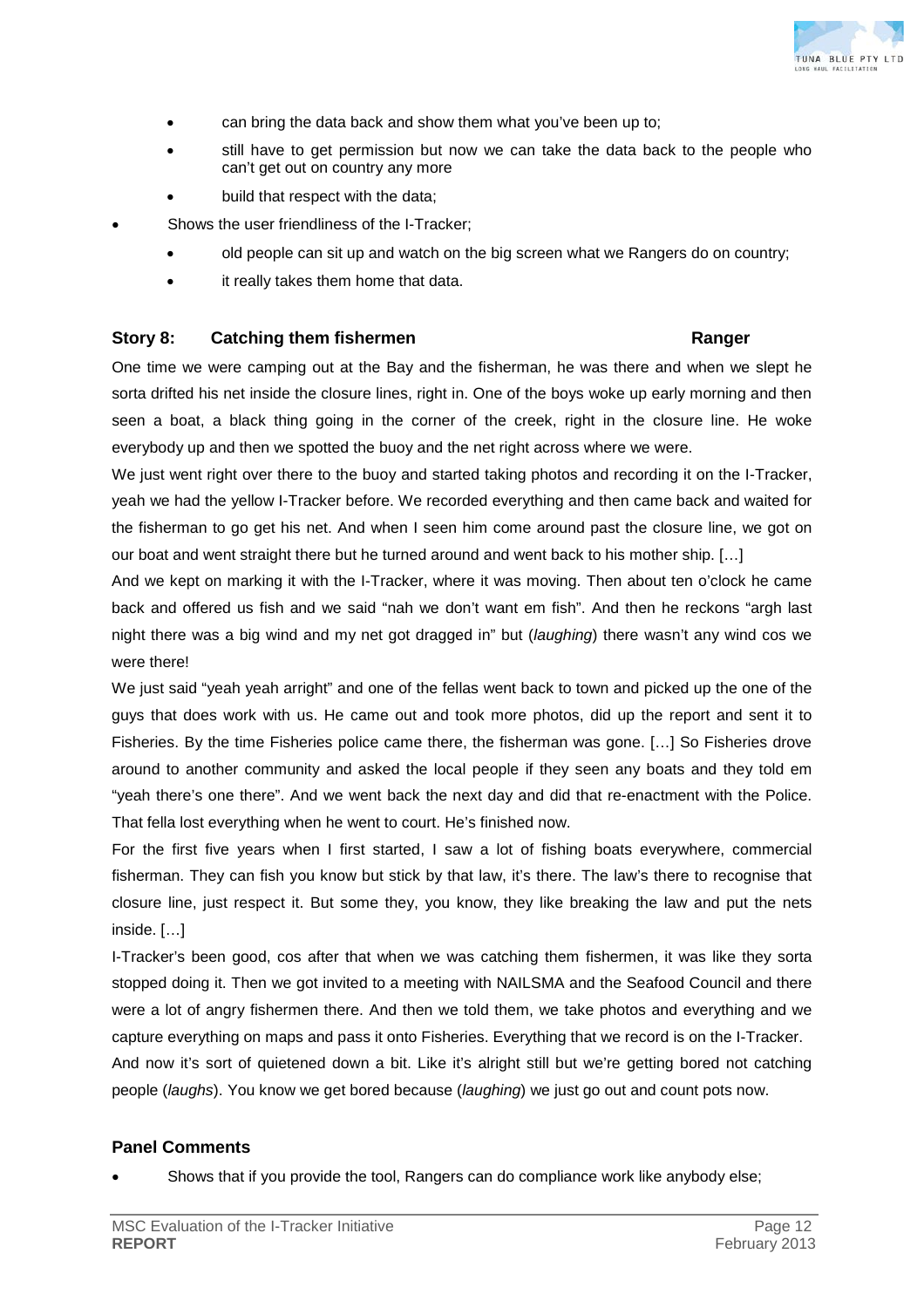

- The I-Tracker program and the software helps for fee for service work and Indigenous Protected Areas;
	- allows for compliance to happen which has been a big change over the last few years;
	- good evidence for the discussion about joint management of Marine Protected Areas in the future;
- Tells an immediate change about a reduction in illegal fishing in their area;
	- they're getting proper and true data, enough to take someone to court.

## **Story 66: Do your own reports Ranger**

The little gadget that we got from NAILSMA, the I-Tracker, helps us a lot during our coastal journeys and land patrols. It saves us from jumping out and writing down on a piece of paper. If we're in the car and see the sighting, we put it straight down, the GPS location points and off we go.

Been using it about a year and a half, pretty good now. I thought it was all complicated but after I got to use it, I just said too easy. The only hard thing about it is doing up a report and documenting it, putting it onto the computer. Not putting it onto the computer so much but doing a report will be the hardest thing for me. I still haven't got it yet, the computer ways. Otherwise, in the work field, go through nice and easy, everything's all understandable. […]

Its important for AQIS, the quarantine mob, so we can keep in touch if any other boats are coming closer and what things are floating up and coming from overseas. […] For me it's good because the reports, we need them to give them in a proper manner, a proper way to hand them the paperwork and that. Instead of just throwing them a little piece of memory card and say "just have a look, we just downloaded loads of what we done". We can just have a look on the computer and write up a report for ourselves.

Save them from doing it, we're the ones who do all that and we know what to do with the documents and the places. It's much easier for us and for them. Sometimes they might come back and say "we can't find any data, any good data" you know. Then they send it back to us and we just go whack, whack, whack and hand it back and they're like "aww alright".

So for me it's much better, do your own reports. If you get other people to do your reports, that's just like they're doing your job for you. Like what we want to do, it's fun doing everything in the field but you gotta do a bit of the office work as well. You just gotta do a little bit more in the air-con with the brain. (*laughs*).

## **Panel Comments**

- Good story about simple reporting and the change these Rangers have made in accessing their data;
- Us rangers don't all do reports, one girl does them for us but we can build on them;
	- all our Rangers need to sit down and do reports or add to them and they're learning that;
	- the boys didn't like it at first but now on the I-Tracker they just download it to go;
- It shows the time efficiency and value of reporting in Rangers' own words;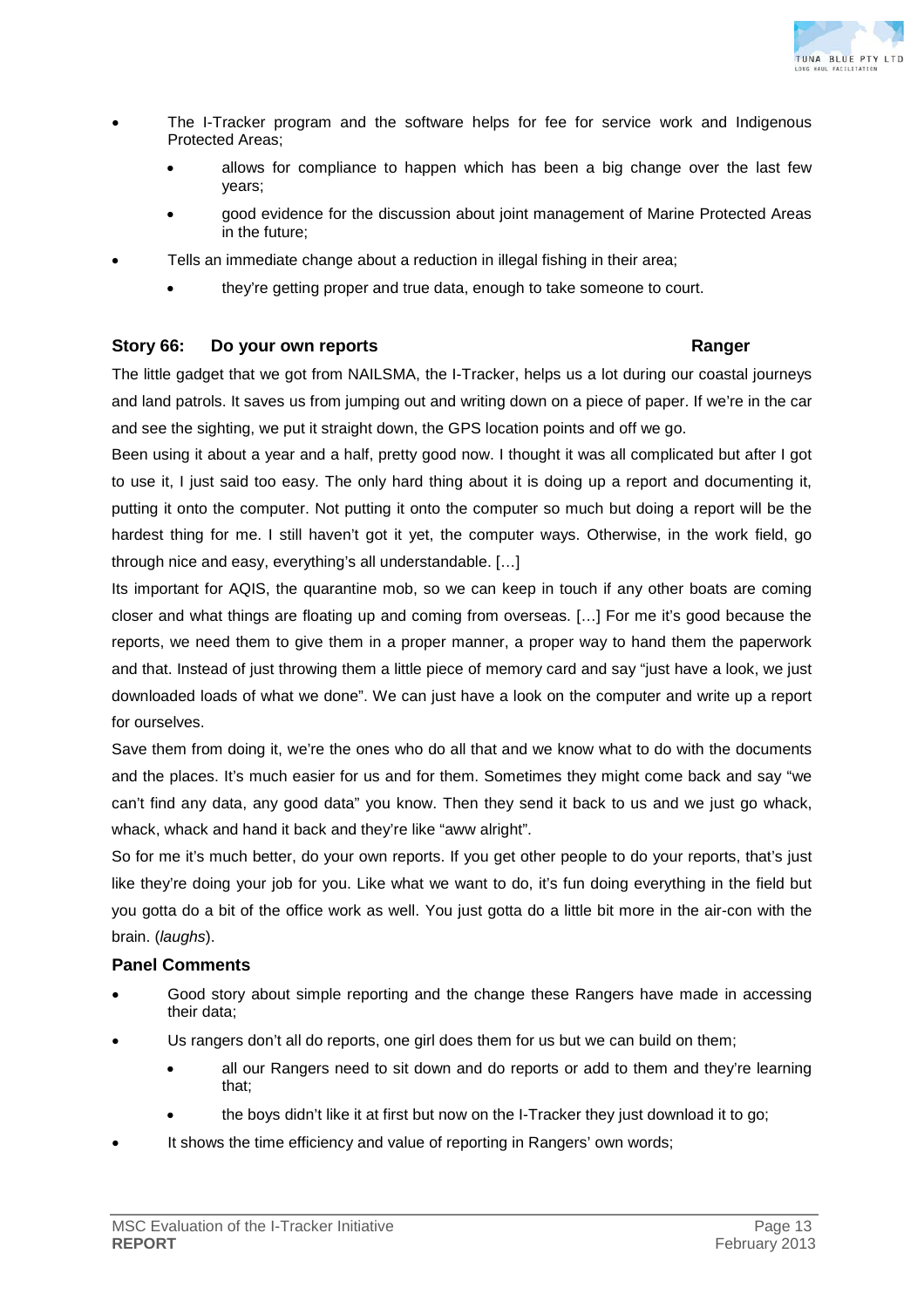

- Shows how easy it is to update and get into continuous monitoring which is a positive shift for Rangers;
	- everything in the one place, easy to update and encouraging monitoring the health of the country.

## **Domain Three: Increased capacity, skills and opportunities for shared learning of Rangers**

The top five stories for Domain Three were:

|                   | <b>Story</b>                                  | <b>Votes</b> |
|-------------------|-----------------------------------------------|--------------|
| <b>Story 151:</b> | It's become mainstream                        | 16           |
| Story 56:         | Literacy and numeracy                         | 10           |
| Story 95:         | Those things do come to life                  | 10           |
| Story 150:        | Hate to see what it was like before we had it | 8            |
| Story 173:        | It makes life a bit easier                    | 8            |

## **Change Themes**

The overall change themes for Domain Three were:

- $\triangleright$  I-Tracker has made the journey from an innovative idea to a mainstream aspect of Ranger work in the space of three years;
- $\triangleright$  Rangers can use their existing understanding of country combined with I-Tracker to monitor and capture data in a communicable format;
- $\triangleright$  The NAILSMA staff are dedicated to building the capacity of Ranger groups;
	- effectively adapting training and sequences to suit the needs and aspirations of the group;
- $\triangleright$  Ranger groups are overcoming low literacy and numeracy rates to capture defensible, scientific data;
	- also improving their numeracy and literacy through the user friendly interface;
	- learning to read, spell and count through on-country work;
- $\triangleright$  I-Tracker is acting as a gateway to further technology and IT use for Rangers;
	- Rangers are exchanging methods and learning skills from each other

### **Story 151: It's become mainstream Ranger Coordinator**

I've been at the Rangers since early 2008, so nearly five years and I've been working with Cybertracker and NAILSMA since I started. When I first arrived we didn't have Cybertracker on the ground, it was one of these ideas that was out there, so it was still a little abstract at that time. But then it was developed fairly quickly in 2008 and I think it was on the ground by the end of the year and we had units out and we were working with it.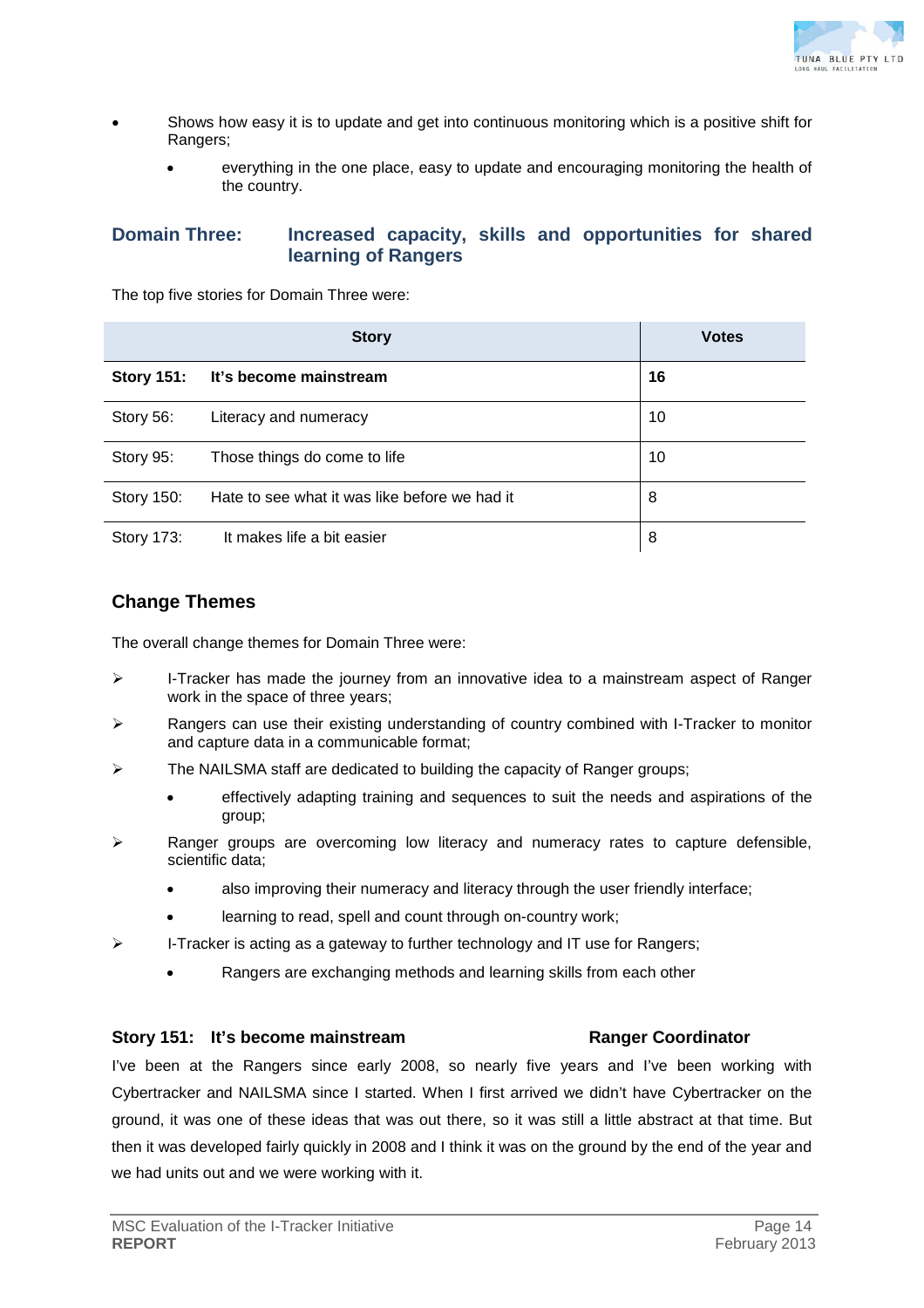

I thought it was a great idea initially. We were working with paper in the field and paper is fraught with danger because it gets wet, gets lost and blows away. And also you have to re-enter paper when you get back and that's a significant amount of time investment and you have to be quite disciplined to get that paper record data into an electronic one. And it's usually the Coordinator who does it, so the idea of having something that does that for you in the field was really positive.

Certainly when it initially came on board it felt so different. Sort of quite clunky, well not clunky but it was sort of hard to make that transition. Some people didn't trust it and some people didn't think it could record what we were already recording. So there's always a little bit of resistance to change and I think that went on for probably a couple of years, that transition to using it daily.

Whereas now at our office we have signs up saying "have you got your nomads" to really prompt the Rangers to take it out. So now it's become mainstream, every time we go out they're grabbing the nomads. So it's taken five years but it's really become part of what the Rangers do everyday. They take a camera, they take a nomad and they take car keys and then they're ready to patrol. […]

The most valuable aspects are the reliability of information and the user friendly interface for the Rangers. So I mean if they can't use it they're not going to pick it up. So I think that interface has been really good. Getting rid of the paper in that rugged form, that handheld device has been really good too. So that's for Cybertracker itself but also with the NAILSMA support along with it. So I don't think one could have happened without the other, they're both very closely linked. Yeah it's been a real package sort of deal

## **Panel Comments**

- Shows how dedicated the staff and NAILSMA are to building capacity;
	- the support turns talk into action;
- Tells a very significant change; documents the journey from innovation to mainstream in a short timeframe;
	- shows there is a lot going for it and there must have been a need for it to be picked up so quickly;
- It changes and simplifies how you do things;
- Makes you want to get out there and do it, because it's easier instead of caring about what you carry;
	- like a complete package.

## **Story 56: Literacy and Numeracy Ranger**

I-Tracker is a good tool. Like before when we had no I-Tracker it was pretty hard because some of the boys have low literacy and numeracy. Basically you've got everything on the I-Tracker and all you're doing is pushing the little stick on the screen. Just the main points for what you find on the beach or what you find inland or what birds or feral animals that you got out there. It also shows you the tracks of the animals and what sort of animals, like donkeys, cattle, maybe some horses. […]

Mainly all of us eight boys use it. Even with the literacy and numeracy, the boys just pick it up quick you know, doing it like that. Me and the Head Ranger went quite a few times to Darwin for the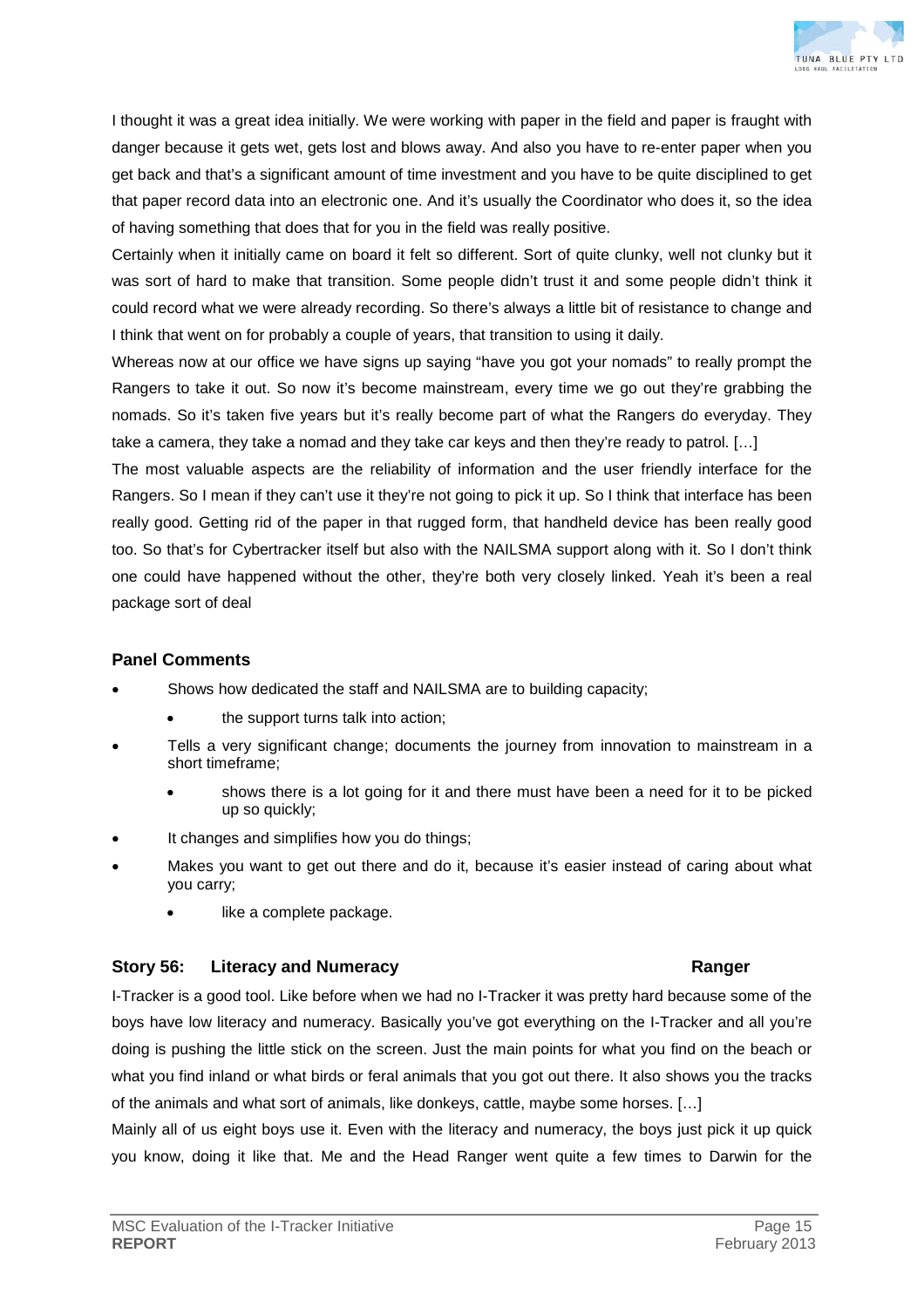

meeting on how to handle the I-Tracker and they gave us the information. And we come back here and show the boys what to do and they pick it up pretty fast.

When [I-Tracker staff] comes up, he's got something new to tell us every time, for the I-Tracker mainly and also the other stuff we've got in our head. And the new stuff, we pick it up fast again you know. It's a handy little tool, I-Tracker.

## **Panel Comments**

- I-Tracker is giving the opportunity to learn literacy and numeracy for people who already understand country and can now capture it;
- For us Rangers it's about getting out there and learning and working on country;
	- learning to read, spell and count makes our job more exciting;

## **Story 95: Those things do come to life I-Tracker Staff**

One recent one was a trip with Rangers last year as part of the land trial and one of the Rangers there was very standoffish the whole time. When we did the trial we introduced the application and we went through and answered questions and concerns. We customised the application for the Ranger group and there was one Ranger that didn't get too involved. he was excited by it but a bit standoffish. It wasn't until we got out on country and he was using the application that he started to get really involved in it.

When we came back you could just see the level of enthusiasm had sky rocketed. We were looking at the maps and data and how easily it translates stuff onto the computer and we have a quote from him saying that "he is not a technology person, he doesn't even know how to turn the computer on, (he was a young guy as well, so I think he felt he should know these things but he didn't and he couldn't program a video player or have a fancy phone, he wasn't into technology at all) but after using this application he was so excited".

He said it was so easy to use, he could see how helpful it was and how it would make his work heaps easier. He didn't need to write reports later on, it did it all for him and he got really excited and felt quite empowered by that. And he didn't require someone to help him with the technology or digital tool, he could do it himself.

It was an exciting and proud moment for him and for us because we are involved in that as well and it's good to see why it is important. Those things do come to life and you think "great we are on the right page here, we are doing the right thing here".

## **Panel Comments**

- This is an exciting story for me, shows how thankful we are to NAILSMA for showing us I-Tracker and learning us;
- Helped to bridge the fear of technology even though he's young;
	- helped him apply his knowledge and experience with I-Tracker as the bridge;
- Individual change.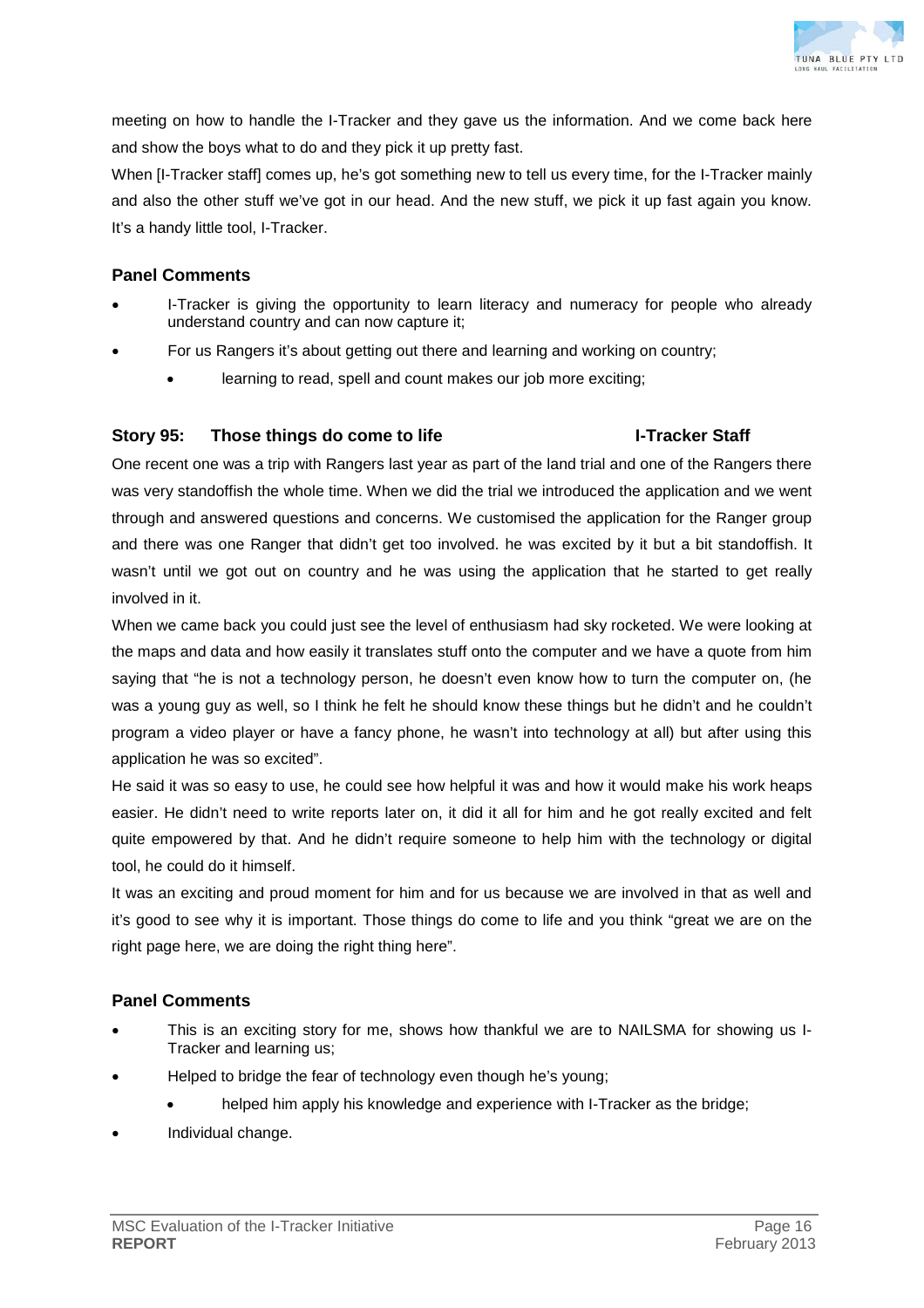

## **Story 150: Hate to see what it was like before we had it Ranger**

I've only been here for three months but I'd hate to see what it was like before we had it with the paperwork. For an example, with shorebirds we can go through and find all the shorebirds and look by species like gulls and terns and I know all of them now! *(laughs).* And that's all because of the training we got when they [NAILSMA & Birdlife Australia] came up and they're good value you know. [...]

And it saves all the paperwork and gives us time to teach other. So how we do our patrols and how we do our sea monitoring, is we take at least one extra land patrol officer with us and give him a crash course on what we're doing and show him. Then they give us a crash course on what they're doing on land.

It's good that we show each other lots of things, that's the type of team we've got here, good communications. We all show the other one what to do cos some of us who are more active show the newer ones. Like I picked up on it pretty quick and I've been showing others. I got training from [I-Tracker staff] which was really, really good and picked it up quick.

## **Panel Comments**

- Exchanging methods between land and seas Rangers;
	- liked the part about good communication and learning species from it;
- Developing good communication skills to get the message across;
- The change towards training adapted to the needs of the group;
	- not just lumped on them and shows if training is delivered the right way, it can be really beneficial.

### **Story 173: It makes life a bit easier Ranger**

## I've been a ranger for the last 8 years now but I've been at this Ranger group for just over 12 months. I came straight out of school into the Ranger business and have been loving it ever since.

First time I saw I-Tracker was about four years ago. They said they were using it over in Africa. So it just came from there straight over here and they were telling us how it takes pictures and the Bushmen were using it over there. So they brought it over to Australia and they tried to put it through different Ranger groups. […]

I was quite happy actually because we used to have to write down this and that but today you don't have to. It makes it easier to identify things and having pictures is good because some people are more disadvantaged than others. Like they can't spell properly or read things properly but if you have pictures it's much easier. So if you are looking at something with a picture in front of you, then everyone can learn how to use it. It was exciting. […]

It just takes out all the paperwork and you'll be on a boat and if a big splash came up when you were trying to record something it would get wet. So with I-Tracker, it's splash proof and water proof if you get a splash on it that's ok. It makes everything a whole lot easier because it has GPS and camera all in the one little gadget. So yeah it makes life a bit easier.

## **Panel Comments**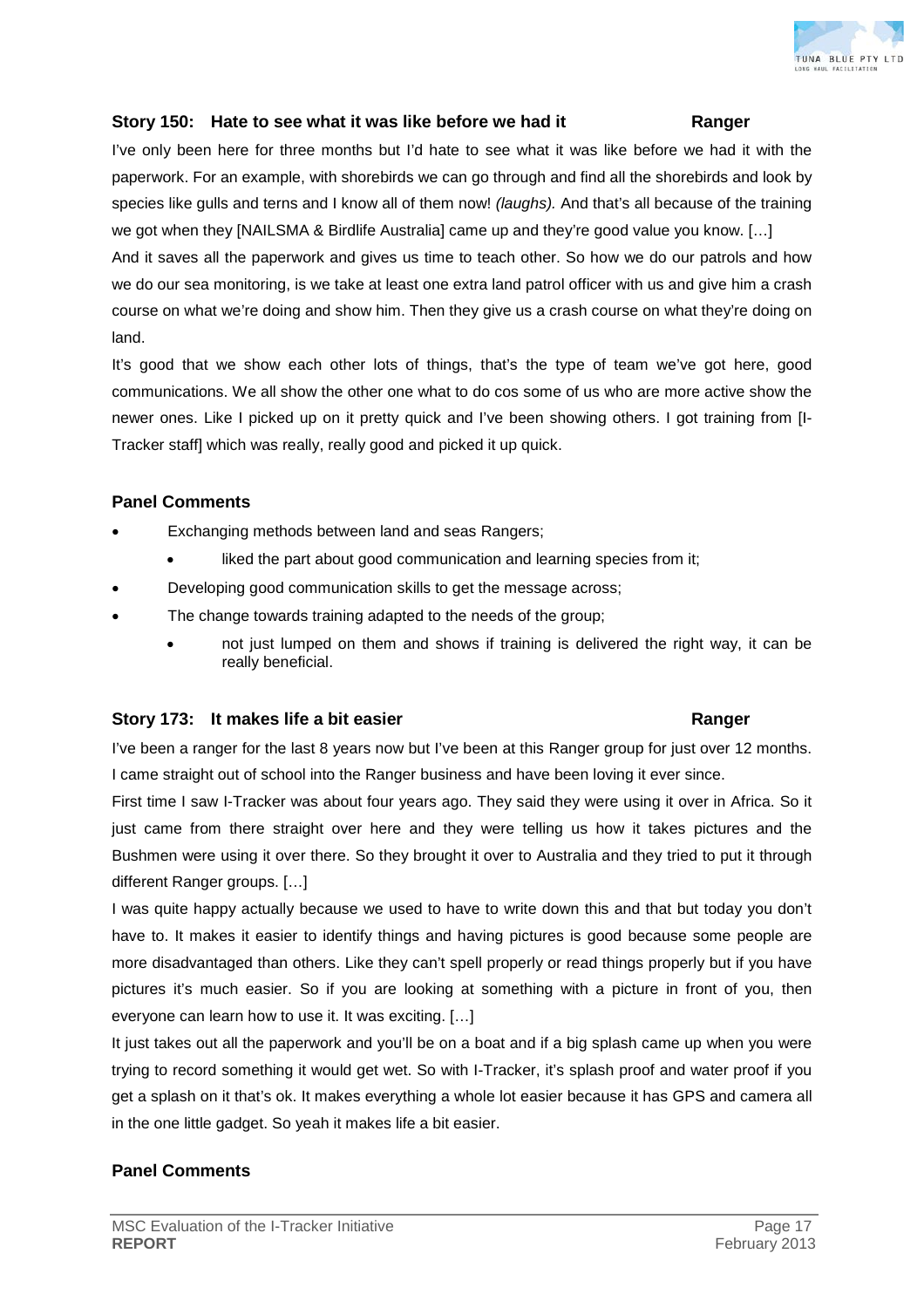

- Good story to illustrate where it came from and why they brought it to Australia to help the Rangers care for country;
- It came from good Kalahari trackers but the sequences are made to suit you, to make it easier;
	- brought from somewhere else but changed to suit to us;
- The splash proof aspect is a big plus for Rangers too.

## **Domain Four: More able to effectively manage country**

The top five stories for Domain Four were:

|                   | <b>Story</b>                          | <b>Votes</b> |
|-------------------|---------------------------------------|--------------|
| <b>Story 159:</b> | <b>Buffalo shooting</b>               | 11           |
| Story 67:         | Like a live map                       | 9            |
| Story 22:         | Just makes the job more easier for us | 8            |
| Story 65:         | It has everything                     | 7            |
| Story 157:        | Just really simple                    | 5            |

## **Change Themes**

The overall change themes for Domain Four were:

- $\triangleright$  I-Tracker gives Rangers the opportunity to show their practices are being planned and implemented strategically rather than opportunistically;
	- using monitoring data to move from activity based work to planned work with Ranger set targets;
- $\triangleright$  Rangers are more effectively monitoring country by using the GPS functions to locate and plan further work;
	- using captured data to create real time mapping when planning further activities (especially in controlled burning);
	- easily locating and returning to previously captured sites and areas of significance;
- $\triangleright$  I-Tracker is being used for a diverse range of activities, reducing the amount of duplicate reporting and resources carried on country;
	- single ruggedised
	- recording tool increases efficiency in the field;
- $\triangleright$  The standardised I-Tracker capturing format allows Ranger groups to efficiently retrieve data and easily switch monitoring responsibilities between different users;
- $\triangleright$  Rangers are using I-Tracker as an essential tool to support enterprise development and fee for service activities;
	- mining and tourism monitoring and compliance, as well as Fisheries and Quarantine patrols;

## **Story 159: Buffalo shooting Ranger Ranger Ranger**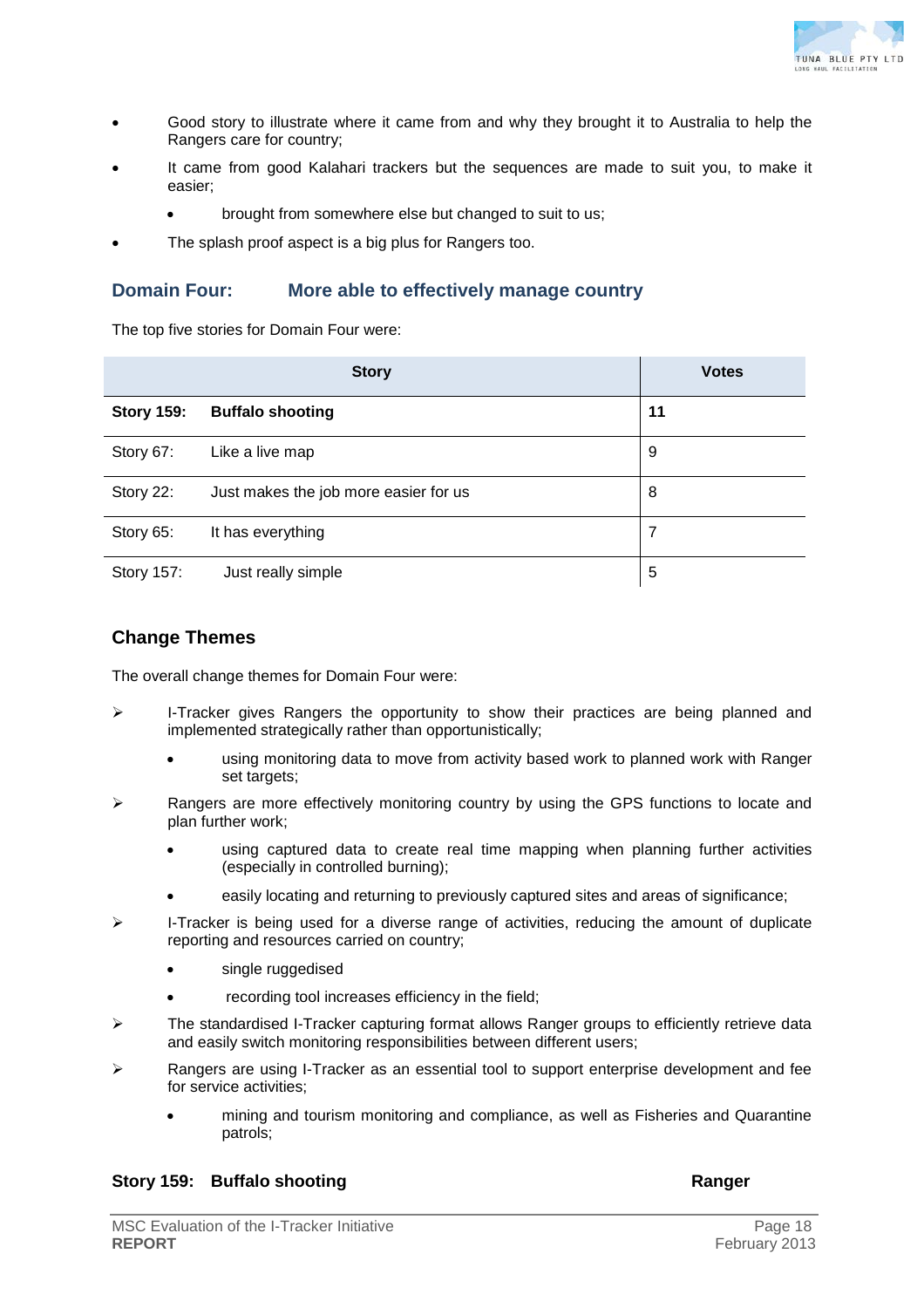

I've been with the Rangers for a long time, about five years now since I come to be a shooter. Just working to look for buffalo and pigs because they are damaging our sacred site areas and our bush foods. They are really, really doing a bad thing, digging up our country looking for food and damaging our bush food.

We are trying to make the number down because a lot of buffalo and also the pigs, they always do that digging up of the sacred site areas you know. In our waters and the turtles can't find their way in the mud. They make the river all salty, saltwater coming in. […] And we're trying to clear the area where the big number is.

So on I-Tracker, adding the name of that area we were and how many buffalo or pigs we shot. Put that into I-Tracker of how many we shot and who shot them. […] In the chopper I'm shooting and using the I-Tracker at the same time. Put down how many I shoot, maybe 6 or 7 in the I-Tracker and what's the area.

It's easy. Paper is too hard because when you are in the chopper the wind blows and that's why you can't write it down easily but the I-Tracker is better with trying to hold a gun too.

## **Panel Comments**

- The I-Tracker fits in with holding a gun which shows the OH&S aspect;
- Shows the change towards a sophisticated feral program;
	- to measure how many are being shot, not just random;
	- catching up with other fields like fire and burning which have been using fire scars for some time;
- Shows there is some strategy with controlling, recording and planning for feral animals;
	- moving from opportunistic control to more strategic control;
	- shows and records the valuable information to plan ahead and apply for funding;
	- not just activity based but shows targets;
	- need that data and information just like planning for fire.

## **Story 67: Like a live map Ranger**

We use them to GPS fire location, like when we do cool burn in the afternoon, late afternoon burn. That dew's not heavy enough to die that fire down and that fire is just like lighting a bit, not too much. We just put a GPS point where the fire is and then knock off for the night and go back the next day, in the morning.

As soon as we got the GPS point, we drive just straight there. Soon as we find it it's like "oh its started up again and gone from this road and now he's on the other side of that hill". That GPS point doesn't put us like right in that exact same point but it brings us to roughly the same place. As soon as you go to the same little area, you can see the fire has pushed back this way or went easterly or it's gonna get picked up with a south east wind or westerly's.

When you go on your map to see where you been that night and you download it on the computer, you go on it the next day where you ended your patrol. You can go back on it to where you ended, a little map like all the little dotted lines where the car's been with the I-Tracker getting around. And you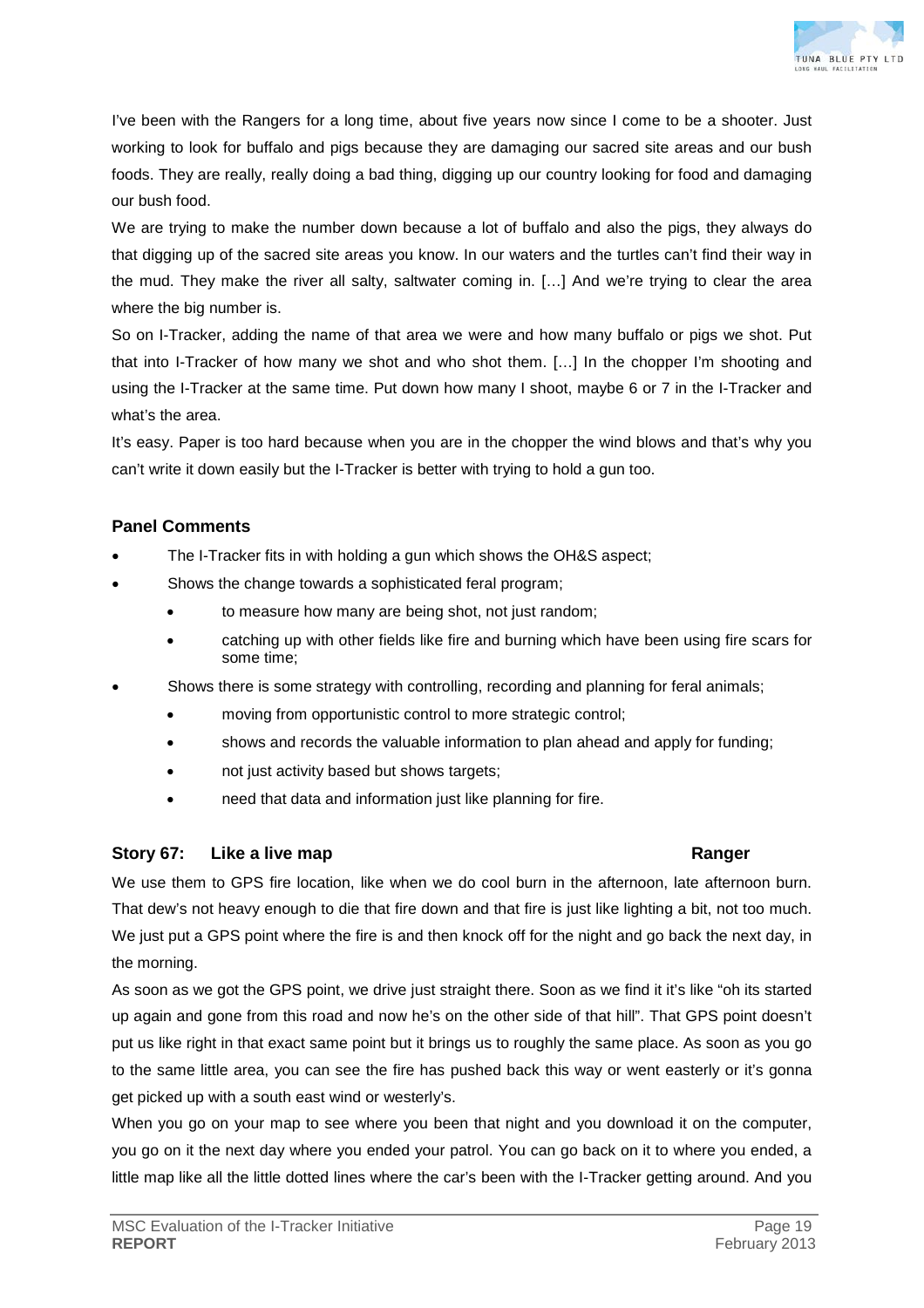

see him on the map and you think "ok, we start here, what's the plan, how are we gonna approach this and what we going to do. Are we going to go this road or this back road to get to this fire". Helps us get to our destinations quicker as well because it more or less shows you where you been and which country you've been to. Like just say if you got one day field work and the next day you're in the office. And you're thinking you're not too sure if we did that on that beach or did we do this? Alright lets go look on the computer. Ok we went to this place, now we go the other side of the coast. More or less like a live map.

## **Panel Comments**

- We haven't used it for fire yet but the story shows how you can track fire and use GPS to show how fire has spread;
	- fits in with our knowledge about the grass and the time of year;
	- we'll start using I-Tracker this year for fire;
- Shows how the tool is used for planning activities, not just about recording information;
	- what has been done but also what you're going to do;
	- put the information in your hands;
- A change to real time mapping for Rangers, unless you have a spy satellite of your own, you couldn't do that without I-Tracker.

## **Story 22: Just makes the job more easier for us Ranger**

We do turtle monitoring starting from October onwards to April or May. That's when they start laying eggs and all. Some of the other work we do is on the vine thickets, get rid of feral plants, like the buffalo grass, some of them Neem trees and Calitropis in the communities. We got donkeys but they're mainly further down south in another community, we let the other Rangers do that.

We do turtle monitoring on land, up the coast on the beaches, drive along with quad bikes, two or three blokes. Did the marine debris, picking up rubbish along the beach and a bit of weeding in the wet season. Yeah, we always bring the I-Tracker up. They mainly let me handle all that stuff.

The last one I did was probably the biodiversity surveys, putting the traps out. Just go along, marking out the GPS points and recording it all down, take it to the office and download it. Trying to look for any new species, animals and mammals, few snakes. Do it in different spots, pick one spot and then make sure you do it in another spot.

We always take the I-Tracker. It helps a lot, just makes the job more easier for us. Instead of writing down with a pen and paper, running out of room on the paper, you just download it all there in one spot.

## **Panel Comments**

- Monitoring work, it can be used for a variety of surveys;
	- can monitor weed spread and track everything;
		- they monitor sea turtles which is something we want to start doing, can see how they come back and nest;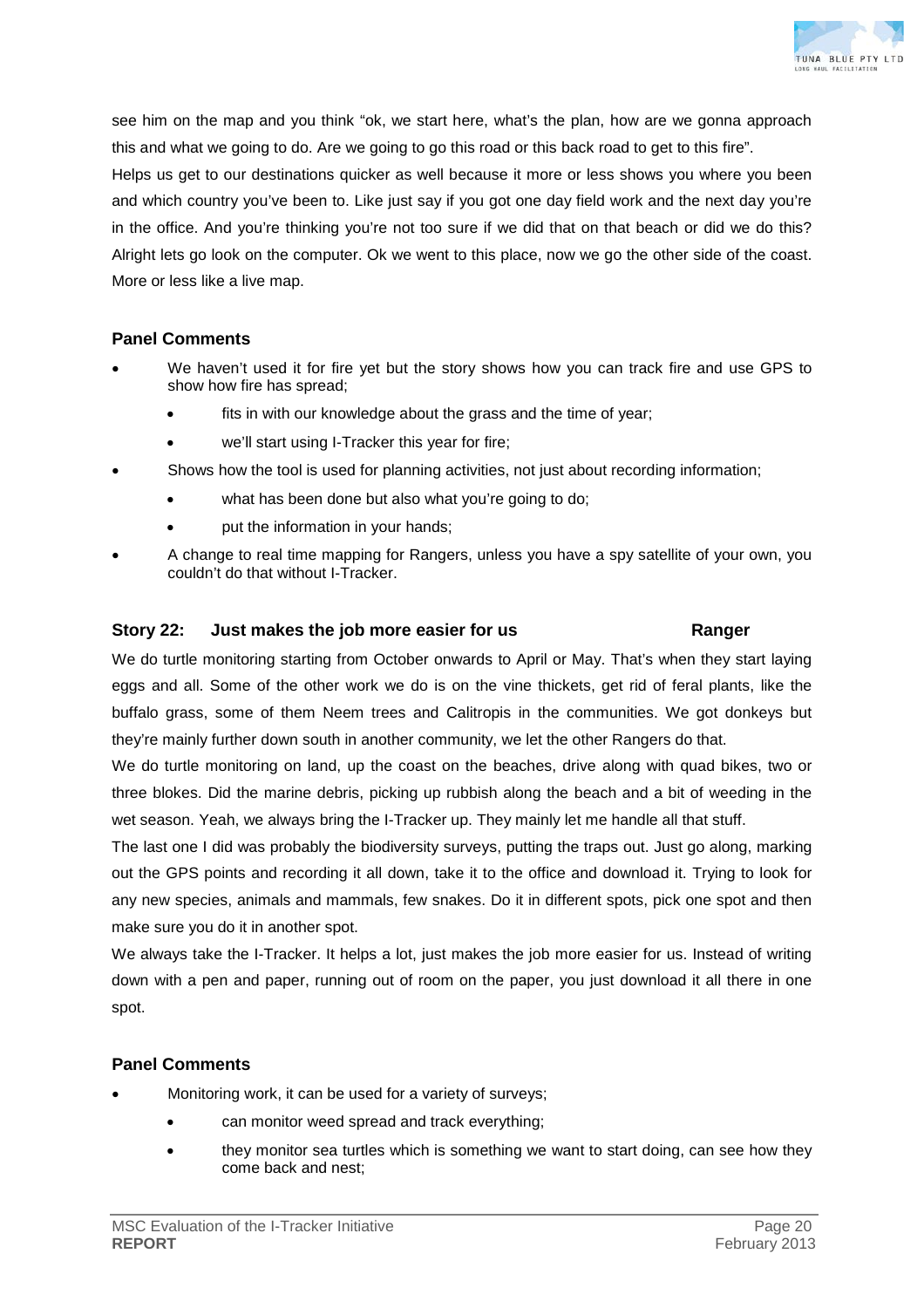- keep a close watch on something and collect good data;
- This story shows the diversity and complexity of work Rangers do and how they can now manage it with one tool;
- It connects it all; imagine if they didn't have it.

## **Story 65:** It has everything **Ranger Ranger Ranger**

All the stuff we Rangers do, we take it out. You could say nearly everything we do, like we won't go away from the office without it. Just take it out doing some weed work or feral animals.

Last Thursday, we went out to do some bird monitoring and put some birds down in I-Tracker, marking out where those camera traps were. Nearly every day, every time we go out of the office we use it. And we all take time using it, just to get our head around everything. If someone else uses it, they just let them know where they're up to. […]

It has everything, saves you from mucking around with paperwork. If you're not sure of what you've done last week you can look it up on the I-Tracker and probably you look and remember what happened on that day and write up whatever happened on that day. That's one thing that's really good about it, you save everything.

And you got a GPS reading and if someone doesn't know where to go, you can set it up on their GPS and they can find their way wherever they want to go. It's one of the good technologies these days, the I-Tracker.

## **Panel Comments**

- Highlights the way Rangers are retrieving data;
	- going beyond just storing it;
- The data is in a standardised format, can switch between different users;
- Like the idea of using the GPS to find each other, knowing where each other are and where to go saves time.

## **Story 157: Just really simple Ranger**

I've been working with the Rangers six years. Been doing a lot of permit work, checking the permits and putting them in the nomads. Been doing a lot of recreational area management so putting out fences, new tables, BBQ's and bollards. Get a lot of tourists and also the mine is fairly big, so try to look after our recreation areas that get damaged by people.

I thought Cybertracker was good when I first saw it because we used to have a lot of paperwork that would go out and on the job we'd have to write down what we were doing. Also, when we came back we'd have to write it down in the computer and stuff. So it's a lot easier, don't have to do any paper work, no writing up a report or anything. It's made my life easier.

Pretty easy to pick up. One of the easiest things I've done, so that was really good because it's a bit harder for some people but I picked it up pretty fast. It's made work faster with organisation and things. For me it's just really simple, the wording and the sequences. You can make your own sequences on them, which is what we've done, so it makes it even easier for us to understand and do the job.

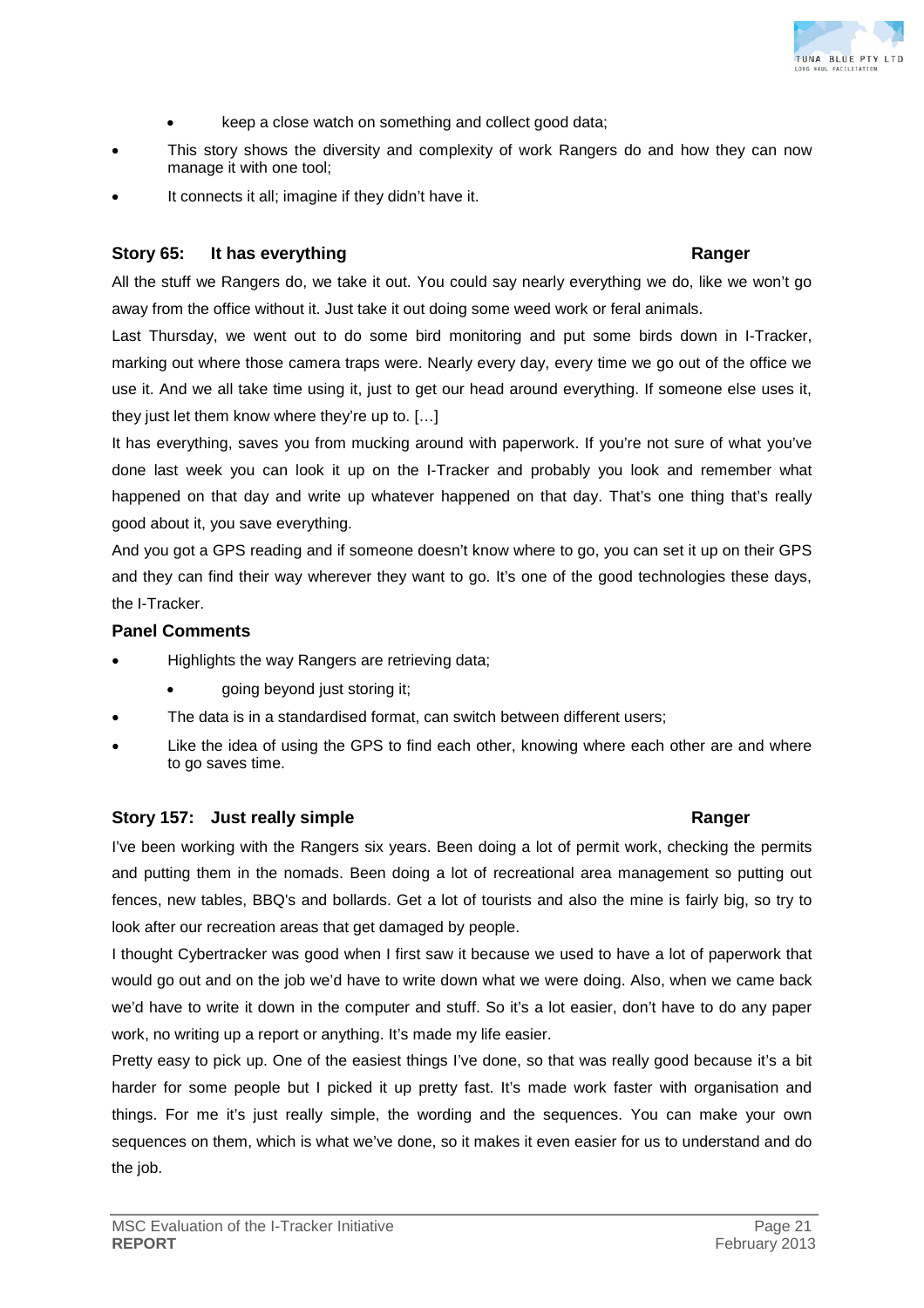

## **Panel Comments**

- Supports the enterprise development and fee for service work Rangers do;
	- not just for Government funded work;
- You can be collecting data on 3 or 4 different activities at once;
- It's all there.

## **Domain Five: Improved communication networks and resources available to Rangers**

The top five stories for Domain Five were:

|                   | <b>Story</b>                     | <b>Votes</b> |
|-------------------|----------------------------------|--------------|
| <b>Story 108:</b> | The right mix of people          | 18           |
| Story 185:        | Better planning and prioritising | 10           |
| Story 127:        | The shared network               | 7            |
| Story 141:        | Good to come to the forum        | 7            |
| Story 107:        | Everyone knows what I-Tracker is | 6            |

## **Change Themes**

The overall change themes for Domain Five were:

- $\triangleright$  I-Tracker is arguably leading global best practice in and coordinating Cybertracker projects with Indigenous land managers;
- $\triangleright$  NAILSMA have been highly successful in creating a network to effectively implement and maintain a high level of on-country ownership of the CyberTracker software;
	- have developed the infrastructure and capacity to connect Ranger groups and get a high uptake of a consistent monitoring methodology across northern Australia;
- $\triangleright$  Rangers have a tool that can be shared and shown to others easily;
- $\triangleright$  A number of Ranger groups have moved beyond solely capturing data and are now using existing resources from the web portal to guide their planning for future activities;
	- comfortable using spatial data such as basemaps on top of their existing data to more effectively manage country and save time;
	- not just contributing data to a shared network but making use of existing data sets;
- $\triangleright$  The I-Tracker network has demonstrated a move towards collective thinking across State boundaries;
	- has provided the standardised system and communications infrastructure for groups to share and learn from each other;
	- considering broader management questions and providing feedback at a regional level;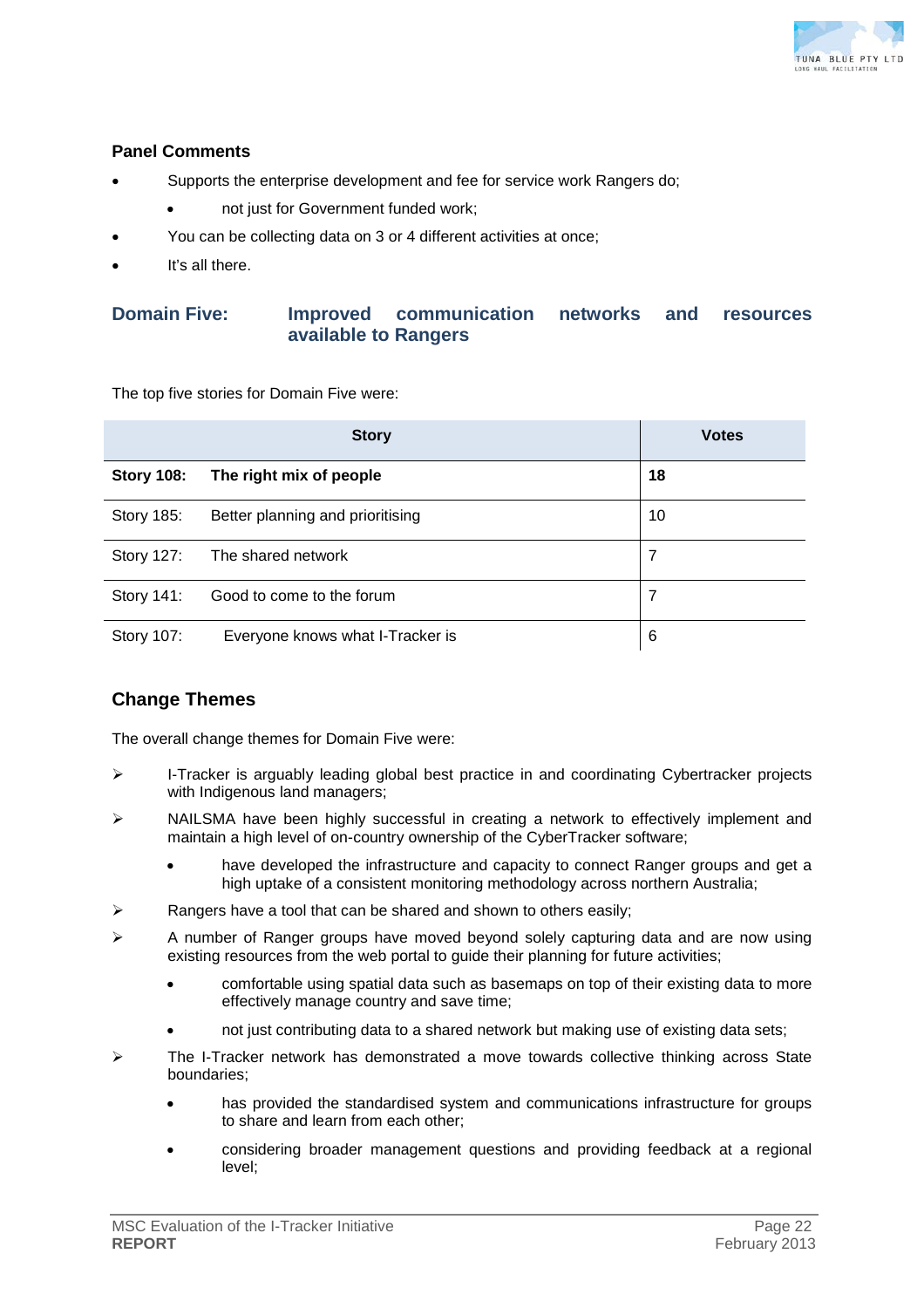

- groups are making their own connections at I-Tracker forums;
- $\triangleright$  The I-Tracker initiative has entered the mainstream and is becoming academically and professionally recognised;
- I-Tracker has become an Indigenous driven initiative;
	- Ranger groups are requesting methodologies and data to suit their needs;
- $\triangleright$  A mutual working relationship has developed between NAILSMA and Ranger groups to further improve the I-Tracker initiative.

### **Story 108: The right mix of people NGO Representative**

I think what I found exciting about the I-Tracker program, is that it has achieved here what I have been hoping to achieve with the Kalahari Bushmen but haven't been able to achieve. Mainly because of the social, political and funding components that I haven't been able to put together. […]

I'm hoping that the success of I-Tracker in Australia could ironically fall back over to Southern Africa and show what can be done. Because this is what the original vision was but I'd be working with individual Bushmen. Initially, it was more a research context with just me as an individual working with them. We had two or three years funding for a research program doing track surveys but once the funding came to an end everything collapsed.

So we still haven't got a sustainable program and I'm hoping that we could learn a lot more from what is required to pull the capacity, both in terms of funding but also in terms of skills and what individuals you need to make it possible. We haven't really been able to get all elements together. We work well in the National Park but that's mainly driven from a national management point of view not community driven.

I think coming to this particular forum, I've been able to meet various role players first hand and get a sense of what does it take to make it work. What type of individuals you need that have that dedication and drive to make it happen. I'm really bad at fundraising and have always known that's my weak spot and for 5 years we've had no funding. I mean it requires partnerships and collaboration especially if you want to think of bigger visions where you are collaborating across southern Africa and the rest of Africa.

So there is huge potential there with what is happening here. I wasn't even aware of the scale that it's not just NAILSMA in the north but there's a whole central block as well over here. Virtually covering a whole continent and that's impressive for me.

I think if it's too dependent on one individual it's not sustainable, because when they move on it collapses. Even to manage data is a challenge, you can't just gather data because it decays and will be lost. Even just the ability to raise funding on a sustainable basis, often funders they will give you a chunk of money and then they move off to another project.

It needs to be continuous. It's a multi-layered approach that requires a coordinated effort from different people with different skills. I'm good at research but I shouldn't be involved in fundraising because I'm bad at it. I shouldn't try and coordinate projects because I'm bad at managing people. And what I see here with I-Tracker is that combination and the right mix of people to make it work. I think that's what I find exciting here.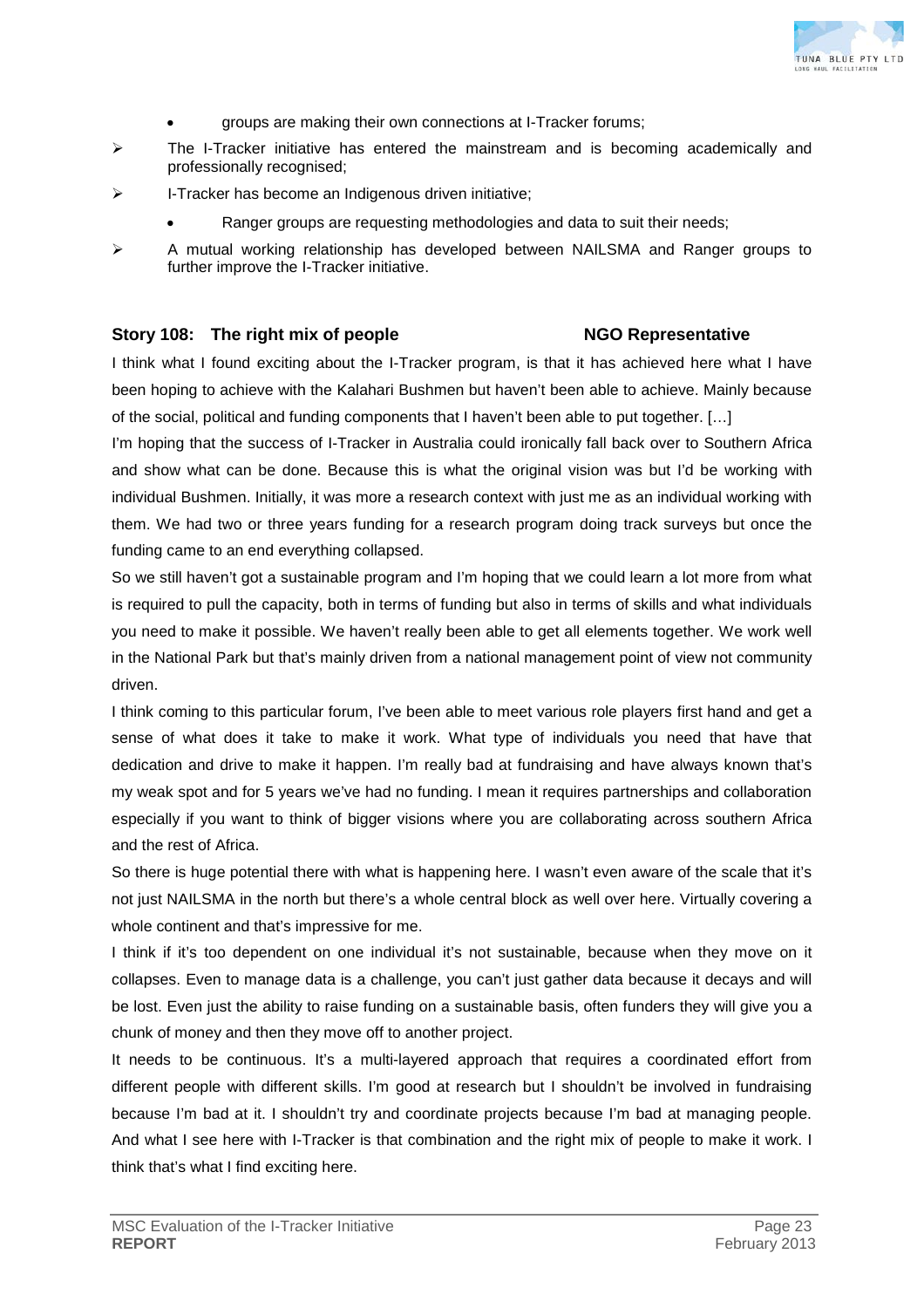

## **Panel Comments**

- Highlights the global usage and that NAILSMA has done so well in that context;
- I-Tracker is doing a good job;
- Recognises all the infrastructure that needs to exists around software;
	- bringing it all together to get sustainable funding opportunities;
	- NAILSMA has really driven and taken advantage of opportunities;
- The change is the people side;
	- a close connection with Ranger groups;
	- to get the right mix together, NAILSMA got the network together across the North to work with the knowledge Indigenous people have already got;
- Have gone beyond just the tool.

## **Story 185: Better planning and prioritising Government Representative**

It only sort of dawned on me this year when the NAILSMA team came into our office here and gave a presentation. I think most of us have always seen the I-Tracker program as a tool to collect data. But with some of the work that's been happening more recently with the portal on the website, where people can go to download Cybertracker compliant basemaps. I probably hadn't thought about it much until this year, that having existing data being made available to Rangers is probably just as valuable or more valuable than data coming back the other way.

Like if Rangers can have access at their fingertips to last year's fire scars, Fisheries closure lines, where there are registered sacred sites and other things as basemaps on their Cybertracker units, then that could be very helpful to enable rangers to do the work they want to do.

Having existing data made easily available to rangers in the bush is a big step forward. There are a lot of basemaps on vegetation types and locations of threatened species for example, that exist somewhere but probably not many Ranger groups would've had access to them or maybe don't even know that they exist. But to have one depository where people can go to get those maps which are already compatible to their Cybertracker units is a big step up. People can use them to help inform their decisions on what work they want to do with the best available information at their fingertips.

I guess it helps prioritise the work that rangers do. If you don't have that information at hand, say just for instance if a group was driving along the road burning for a day, you could waste a lot of time driving over country that was burnt the previous year and there's no fuel. But having the fire scar information in the Cybertracker unit it is pretty easy for people to see that the roadside all got burnt last year. So having the information in the CyberTracker unit helps to plan and prioritise the work, making it more efficient instead of just flying or driving blind.

And that would be the same on Fisheries patrols. If rangers go out for a patrol on the boat, by having information already on the Cybertracker unit, they wouldn't just go over the same ground as they did previously, they can adjust their routes to cover new areas. It all just helps for better planning and prioritising delivery really.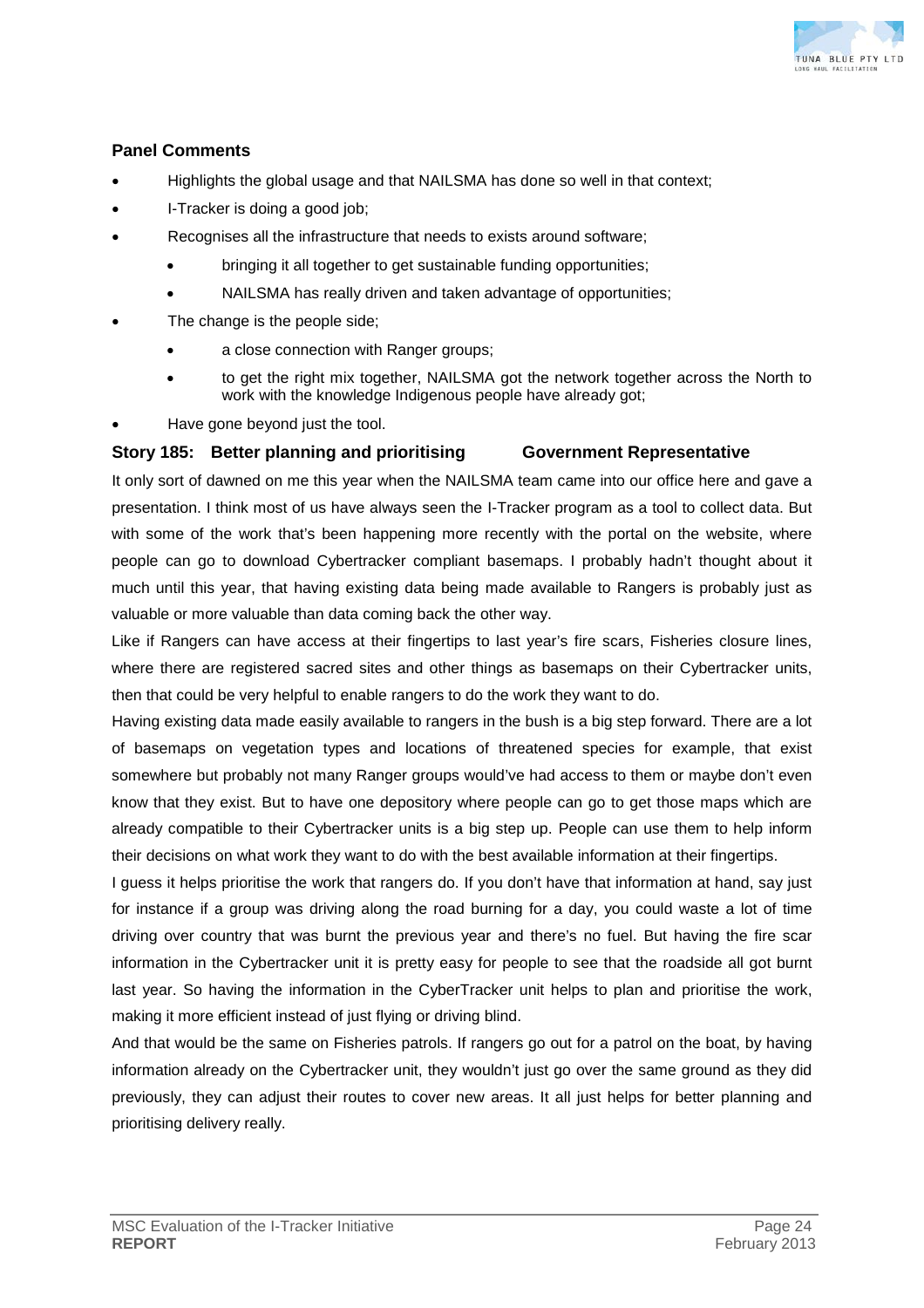

## **Panel Comments**

- You have to have a plan and using the I-Tracker with things built into it is a big help;
	- built in sequence changed to suit our own country and fits with our plans for funding;
	- we have to use I-Tracker data and maps to prioritise and make the trade off for what we can do;
- Not just putting their data into a shared network but also being able to take it out;
	- having access to existing portals saves time;
- Improving the accessibility to existing data sources and hidden data sets;
	- can put their data on top of existing data;
- I-Tracker and Rangers are leading the shift to beyond just collecting data, getting other benefits;
	- a few years ago it was just the collection of data but now Ranger groups are downloading maps;
	- people are becoming more comfortable using spatial data.

## **Story 127:** The shared network **Researcher Researcher**

The technology is pretty good. I've been working up here for 30 years doing wildlife surveys and one thing that sticks in my mind is that we don't have a standardised system to capture data, so it's published in all different places and it's hard to bring it all together.

But the thing with the I-Tracker is that it's a standardised data collecting infrastructure right across the board and it's been rolled out successfully. And the next stage, maybe we can focus in local areas and focus on management questions and have that feedback where we've cracked baseline data. But maybe there's stuff we don't need to collect every year, we just do it every 5 years.

What sticks in my mind is the shared network, it brings people together and the forums are fantastic. Everyone gets together and swaps stories, they have common problems and similar issues and they can all sit down and try to solve them. So it's the networking and good communicating, which you don't see at State or even Commonwealth level but you see it with the ranger groups, which is powerful. It will go a long way.

## **Panel Comments**

- Highlights that good networking and communication brings people together;
- Demonstrates the change to collective thinking across State boundaries;
	- this story also highlights some of the priorities for the future;
- The standardised system to focus on management questions and feedback is a major change;
	- feedback is important;
- I-Tracker has provided the infrastructure for people and technology to come together for a bigger purpose.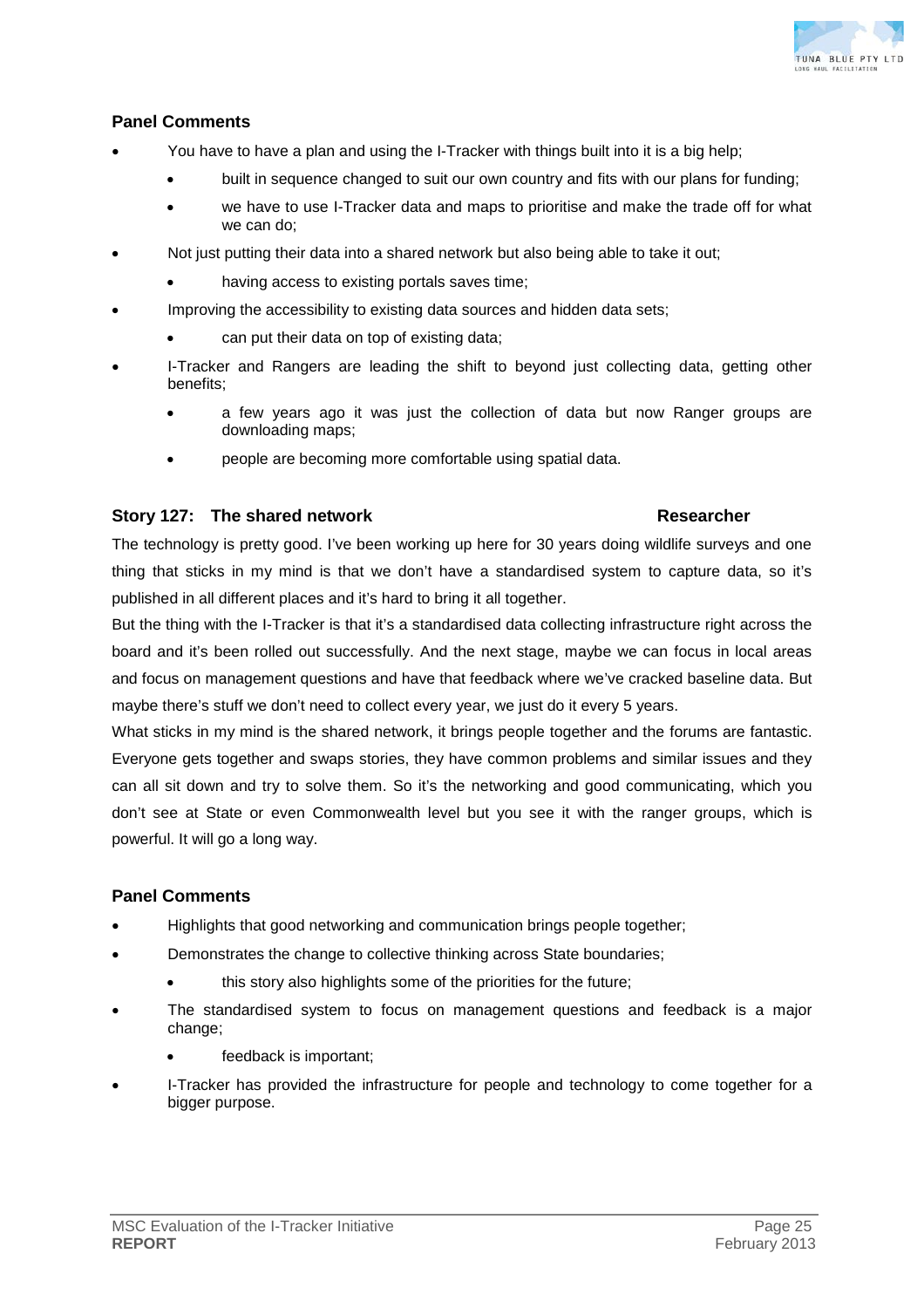

## **Story 141: Good to come to the forum International Rangers**

Our brothers from Queensland are using the I-Tracker with their own language. Language has been put in the application relevant to them and their country. And a brother from down Tasmania, he had a good set of views on the I-Tracker. So it's been made to use just on their country, which is good. It was good to come to this forum to get information for when we go back. We have the idea of how to move forward with the I-Tracker and to put programs and applications that are relevant to our country for land and sea. […]

Some of the Rangers suggested that they have someone come up for a month or so with that experience to train the Rangers to get them up to speed. So we can get proper data and we can monitor everything really closely because we are professional trackers to our country and the I-Tracker is the object that we want to collect the data with. […]

I think the most important thing for us is that it's made specific to our region because we are really different and the regional differences are quite large. There's no need for having applications that we won't need, it will just add confusion

## **Panel Comments**

- Like the working together and sharing aspect;
	- people coming together at forums for I-Tracker;
- We go to the forums to learn how others care for their country and they learn from us too;
- The exchange groups is a great notion to share experience across the network;
	- a change in attitudes;
- Meet good Rangers at the forums, would also like them to come see our country.

### **Story 107: Everyone knows what I-Tracker is I-Tracker Staff**

I guess just in terms of the project, the most significant change since the beginning of 2009 is just the sheer number of groups that are now using it and the recognisable aspect of the word I-Tracker.

When we started it was just an idea. Now it's mainstream, it's part of a national program the Government has funded across the entirety of the IPA system. You have people at places like CSIRO and Universities that are using the software for other things.

Everyone knows what I-Tracker is. The number of groups that we have using it constantly and are confident enough to call us for support and problem solve things has just increased amazingly since 2009. And I think really significantly, the enthusiasm that I saw on ground in 2009 hasn't waned. And if it had, I don't think the program would have been a success but people are still as excited now as when they were when they started.

## **Panel Comments**

- The mainstream aspect and that it is becoming academically and professionally recognised is a great change over 3 or 4 years;
- The interest in it falls back to NAILSMA providing Rangers with a tool that can be shared and shown to others like schools;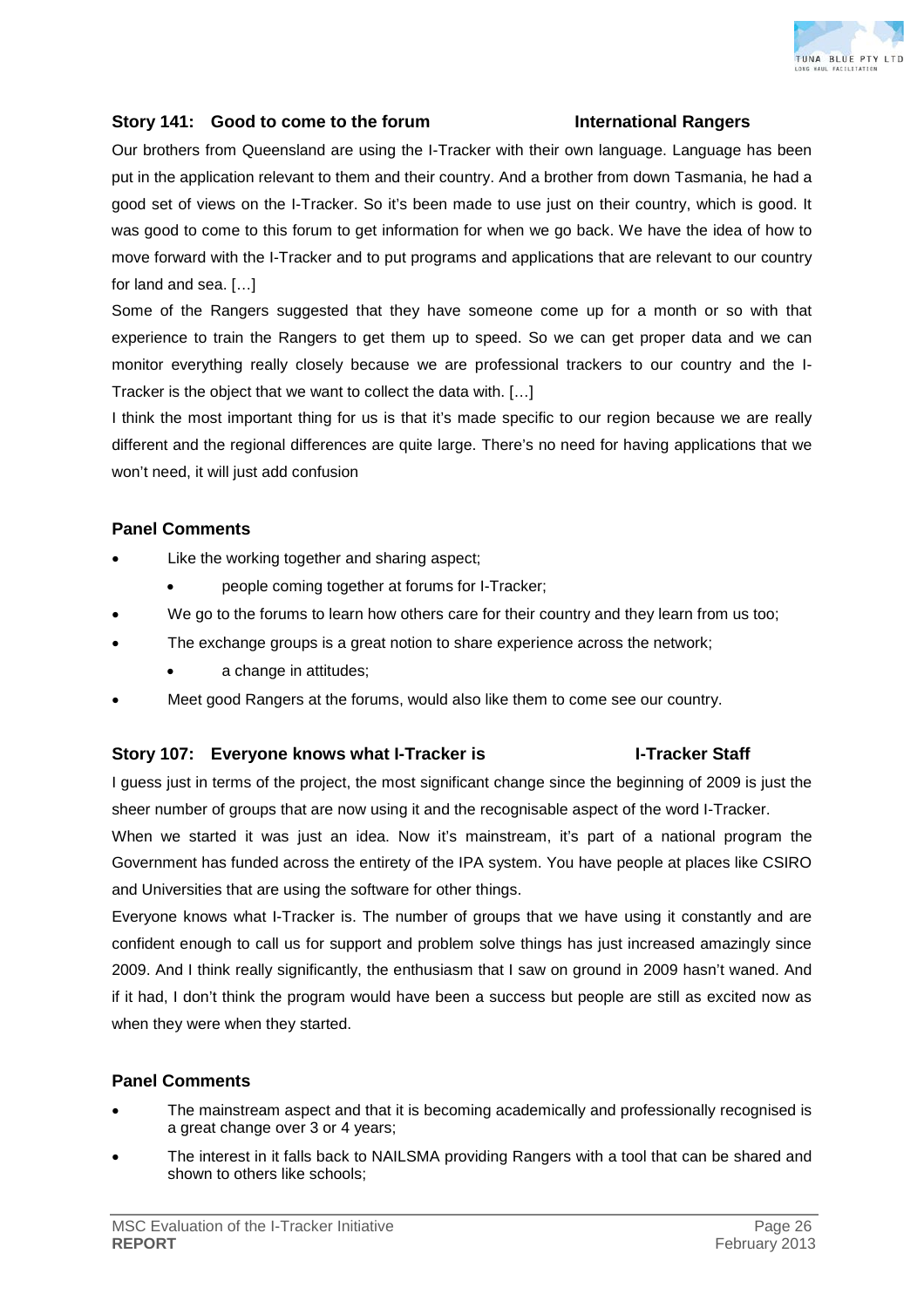

- Reminds me of a comment I heard where down south Cybertracker is just another tool outsiders have asked Rangers to use whereas the I-Tracker initiative has made a big change as an Indigenous driven initiative;
	- Ranger groups requesting methodologies and data now;
	- flipped around the other way;
- Us Rangers don't treat it like a game, they have games on them but we use it to do a job and collect data;
	- we build the sequence ourselves and if we need to change something, we ring NAILSMA and they tutor us on the phone or they come over;
	- that support means a better outcome for us;
- We use it and find the faults with the I-Tracker and then change it together, learning as we go.

## **Domain Six: Increased participation of Indigenous people in the development of land management projects**

## **Comments**

The Selection Panel commented on the domain title

*"*Increased *participation of Indigenous people in the development of research and conservation projects"*

- $\triangleright$  Why does the domain only focus on research and conservation projects;
- $\triangleright$  Rangers are now doing activities beyond conservation;
	- generating livelihoods and income;
	- managing tourism and mining;
- $\triangleright$  We changed our planning to Healthy Country Planning instead of using the word conservation;

## **Agreed: Change the Domain title to "land management" projects to include the other work Rangers are doing.**

The top five stories for Domain Six were:

|                   | <b>Story</b>                                           | <b>Votes</b> |
|-------------------|--------------------------------------------------------|--------------|
| Story 85:         | We love it                                             | 13           |
| <b>Story 102:</b> | People can come up with their own ideas                | 13           |
| <b>Story 152:</b> | Someone to ring and humbug                             | 9            |
| Story 27:         | It's sort of like another family coming in to help out | 7            |
| <b>Story 147:</b> | Ongoing training                                       | 6            |

## **Change Themes**

The overall change themes for Domain Six were: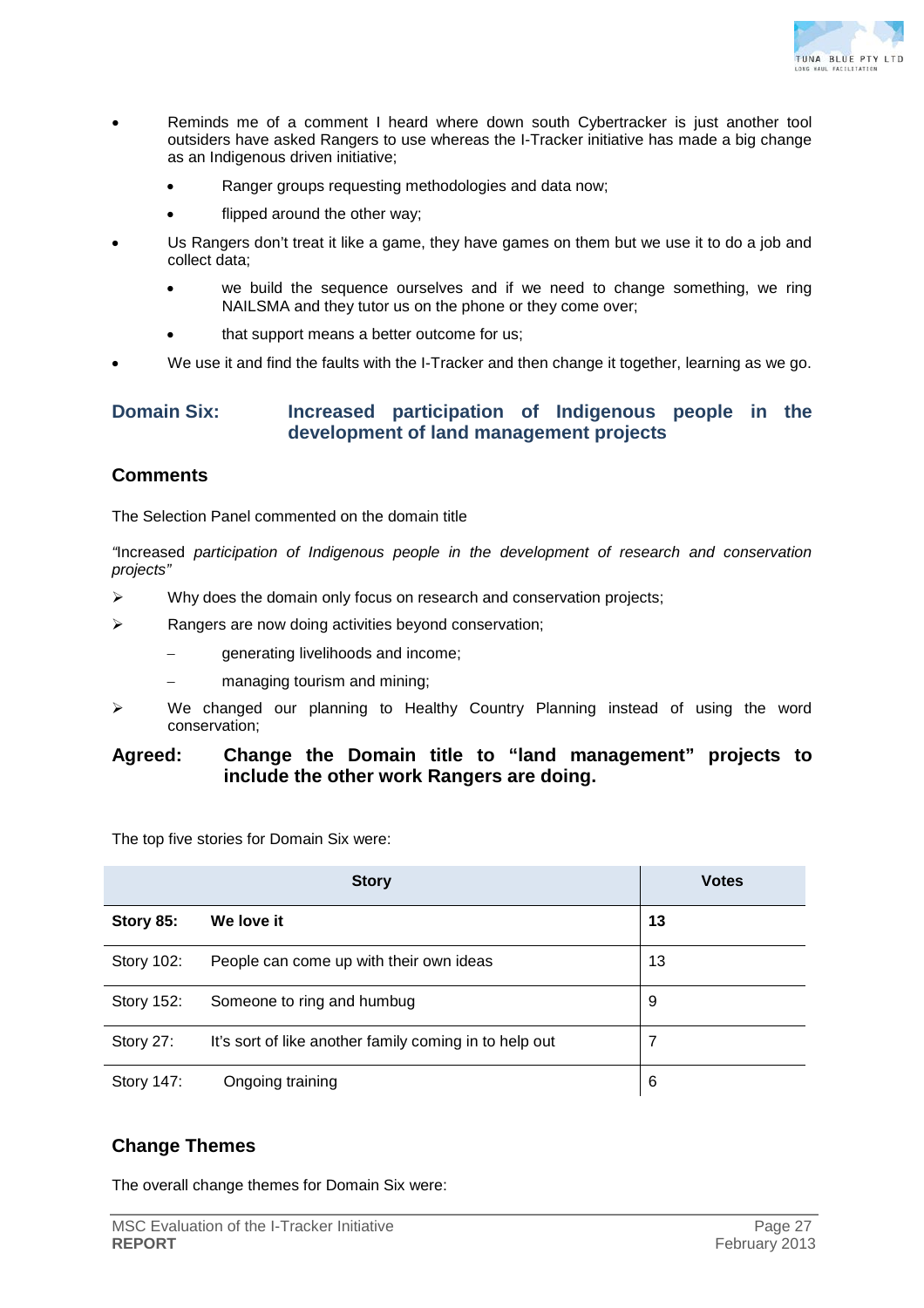

- $\triangleright$  I-Tracker has built a brand name with Ranger groups and stakeholders;
	- beginning to recognised at a national level, having won two categories in the 2013 Banksia Awards;
	- it is accepted, recognised and Rangers are proud to be a part of it;
- $\triangleright$  A bottom up approach has resulted in the tool is being created by users to suit their needs and aspirations;
	- Ranger groups are actively participating in developing sequences and making monitoring decisions for country;
	- Ranger groups are empowered by the ownership of their sequences and data;
- $\triangleright$  NAILSMA has delivered effective, ongoing training on-country which has resulted in a relationship with Ranger groups built on trust and respect;

## **Story 85: We love it Ranger**

That was a great thing [the 2012 Banksia Awards Ceremony]. I got an invite from NAILSMA for the Western Australian side, there was a Ranger from the Northern Territory and two ladies from Cape York and it really gave us a good buzz. And to us, yeah we pray on that I-Tracker, we love it to death. When we won the awards, it was nothing but praise. And it's such a simple little thing to use. It's more or less, our Elders tell us stories and keep that information, well now the I-Tracker more or less is sort of doing it in a technology way. What the old people are doing and we're combining it together. But winning the award that was my greatest experience, thank you NAILSMA! Just to let everybody

know that we can handle simple things like the I-Trackers and computers. You know modern day technology and that the Indigenous people in the northern part of Australia are using it and making the most of it because it's a great little tool to have.

## **Panel Comments**

- Communicates the award winning status of the project;
- About looking after traditional knowledge and what you choose to put into I-Tracker;
	- that choice changes with generations, so it's good to have it collected for the future generations;
- Shows that I-Tracker has a brand name;
	- it is well recognised and respected;
- Accepted, recognised and we are proud to be using it.

## **Story 102: People can come up with their own ideas I-Tracker Staff**

I guess one of the things at the beginning was that we were looking at only a saltwater application and I think when people saw the range of activities they could capture and record, their reaction was immediately we want to use it for other stuff.

But one thing I think is really a big change and significant is that when we started with the review, it was very much "here's a great tool that we've worked in particular with one Ranger group to develop". And for people to go and say "yeah that's cool maybe we can use this thing that NAILSMA's sent us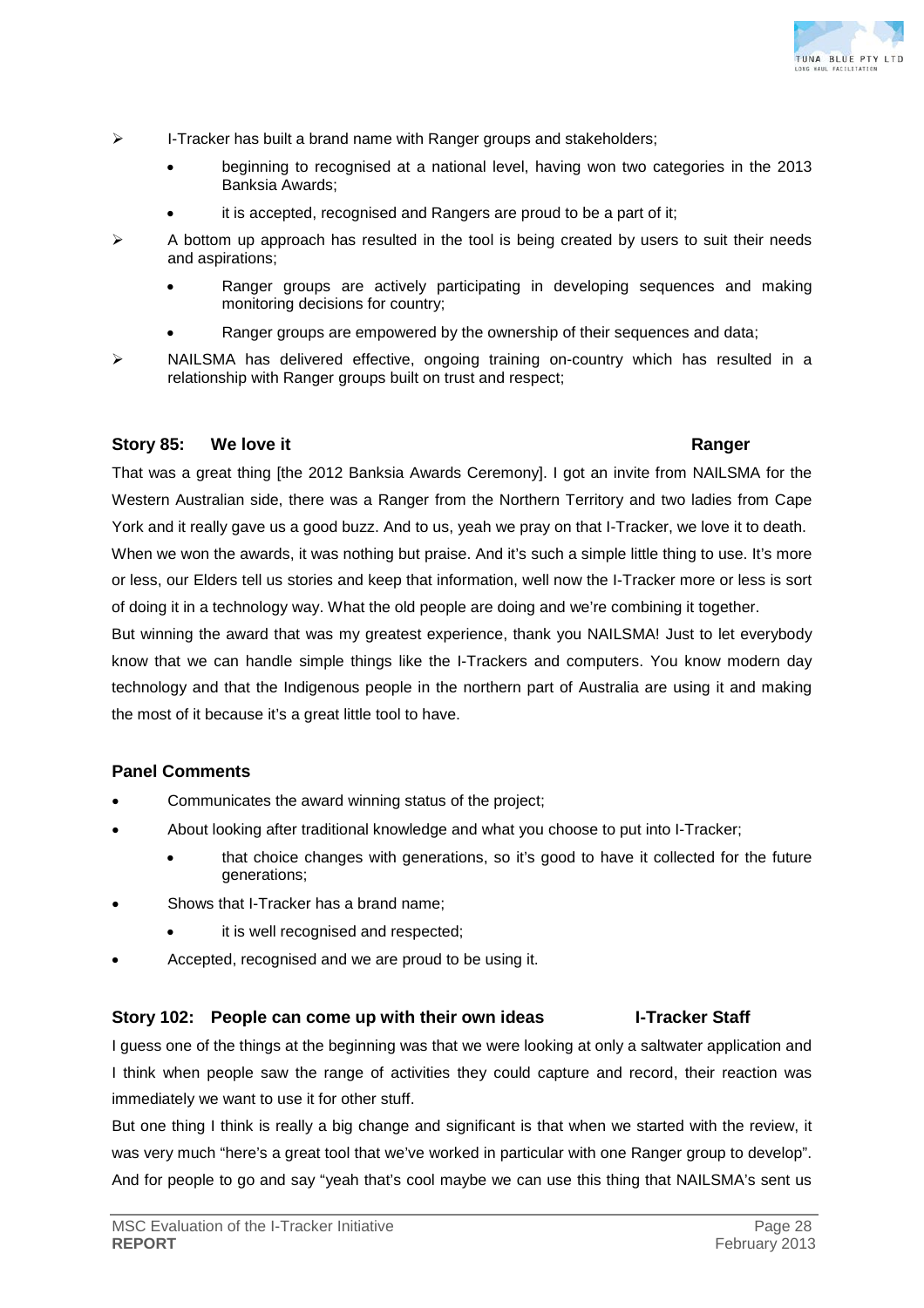

with our business". Now we are getting more groups saying "no this is what we want to do with it, how can we go about doing it like this".

The development of the land application was very much from feedback, so we started specialising in very technical applications. So I think that one of the successes is that people can come up with their own ideas. With what they want it to do and we try and keep pace with that and we have some really successful examples.

I guess I would hope that part of that is encouragement from us and making them realise that this is a different way of doing business. We don't have any agenda to make these applications; we are doing it to support what they want and what they do, so that's the reason we are here. We don't have a scientific agenda of our own that we are trying to get accomplished through the Ranger groups, we are just here to support them.

I hope that part of it is us getting the message across to them but I think it's also the nature of the people who aren't afraid to say what is working and what isn't.

## **Panel Comments**

- A change to a tool created by users with the sequences built to suit the country;
- A bottom up approach;
- Empowerment and ownership of their data;
	- to control data is to have the power.

## **Story 152: Someone to ring and humbug Ranger Coordinator**

I'm pretty sure we were one of the first groups using it. Didn't work a lot with NAILSMA directly in developing the actual IT part of the saltwater sequence. I think they rolled it out with us, like they developed the sequence and gave it to us to experiment with and then we fed back what was working and what wasn't.

We didn't do a lot of playing around with the sequence in house, so NAILSMA has taken on quite a vital role as far as creating the sequence and making sure it was going to work for us and so that was really important. And then our role was to take it out and make sure it was working in the field.

And the IT to begin with, now I remember, the IT of when it came back to downloading it, getting it onto computers and getting it in the right place and learning how to report and export, I remember it did my head in a few times. There were a few phone calls to [I-Tracker staff] like "what is going on here! I can't get it to think, I can't get it to do that". So again, that IT support was really important for us to have someone to ring and humbug.

So where we are now, we're past that. What we're producing is a map with reports and then we can link up with the photos the Rangers take. Once we export a report or export a map, we're making up a bit of an extra report using our own photos. We do have some people we report back to such as Ghostnets Australia. I also produce reports for Fisheries, although we don't have any formal contracts with them we still work closely with them. And DAF is another big one, the old AQIS, we have contracts with them.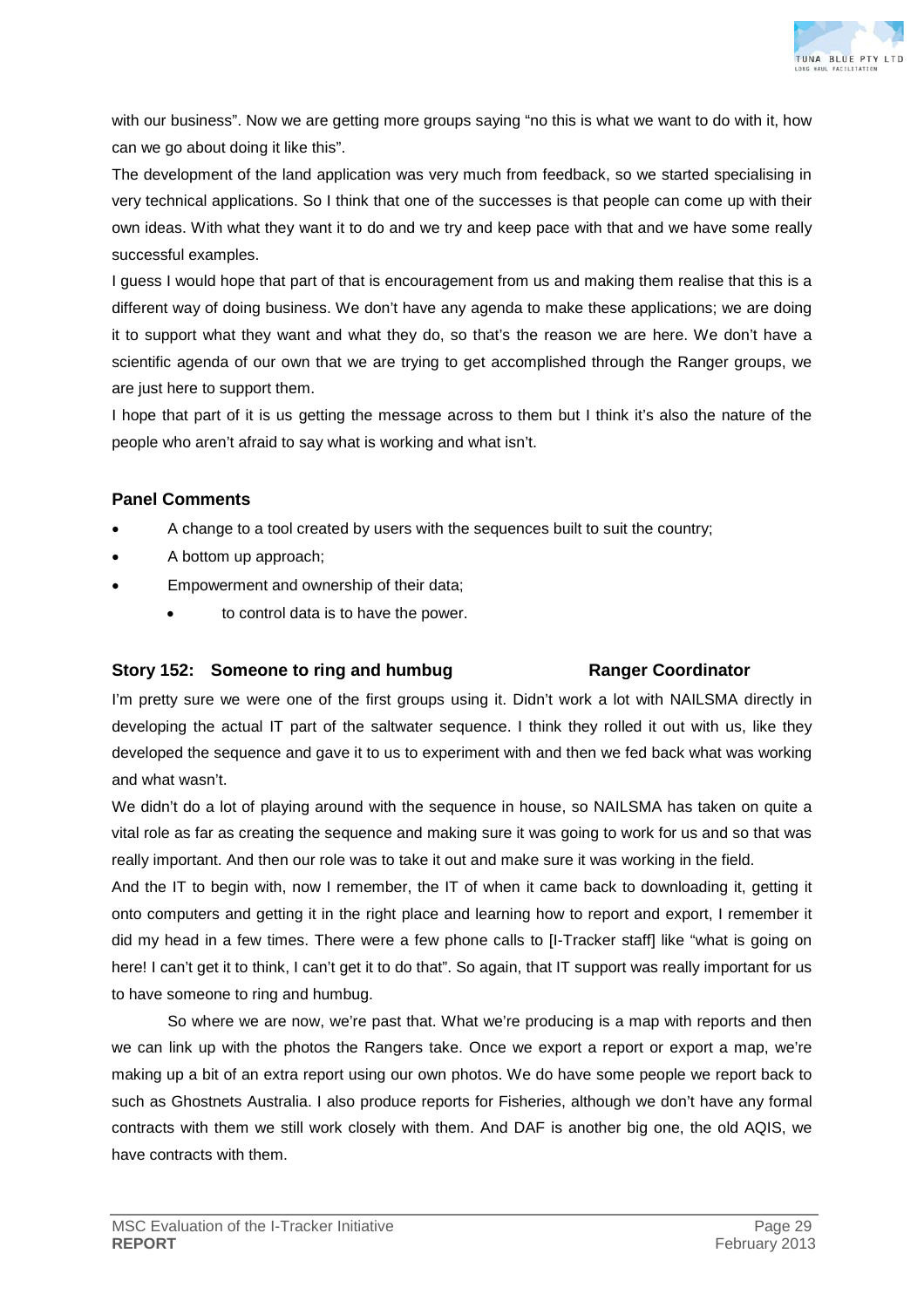

So we've got these external organisations we report to but we also keep it for in house stuff like sea patrols. I try and do up a report every time the guys go on a sea patrol and they can look at where they've gone, their data and what it looks like. Recently we did a dolphin patrol and reported on that. So mostly it's in house. So if we're not reporting to those external bodies that require it, then we're keeping it in house and the data is getting used quietly in the background.

## **Panel Comments**

- Pretty important that Ranger groups are part of a team and get support;
	- it doesn't cost anything, there are no catches or agendas and they can take away ownership of methodologies and data;
- The opportunity to tailor and customise is great;
	- the support is just as important as the unit itself, it nurtures the whole process to go from a trial with a group to regular reporting;
- Relationship and trust with NAILSMA;
- Us rangers know we won't get turned down when we call NAILSMA for support, we can grow and develop;
	- we get the answers and pass it onto the other Rangers.

## **Story 27: It's sort of like another family coming in to help out Ranger**

NAILSMA staff have been going out there a lot of times. Bringing a lot more training and a lot more I-Trackers. What suits us and what doesn't suit us and we talk about it. Like yeah, put another application and changing "this is what I don't like" and these guys are very, very good.

[I-Tracker staff member] sometimes comes out and the last couple of years back [another I-Tracker staff member]. And they're good, when we see them coming in, it's just like another part of, like what do you call it. Like, we are their Rangers and NAILSMA is coming and it's sort of like another family coming in to help out.

It's good, like NAILSMA is good and the service they doing. Just make us comfortable and more confident, help us to do that.

## **Panel Comments**

- Tells the respect Ranger groups have for NAILSMA and I-Tracker;
- A good news story;
- Support and encouragement from NAILSMA;
	- this is what Ranger groups look forward to, the help to do a better job on country and show it in reports;
	- helping us with the modern technology and getting funding;
	- Rangers have close relationships with NAILSMA;
		- they're not just training us to use this tool , we're also learning off each other.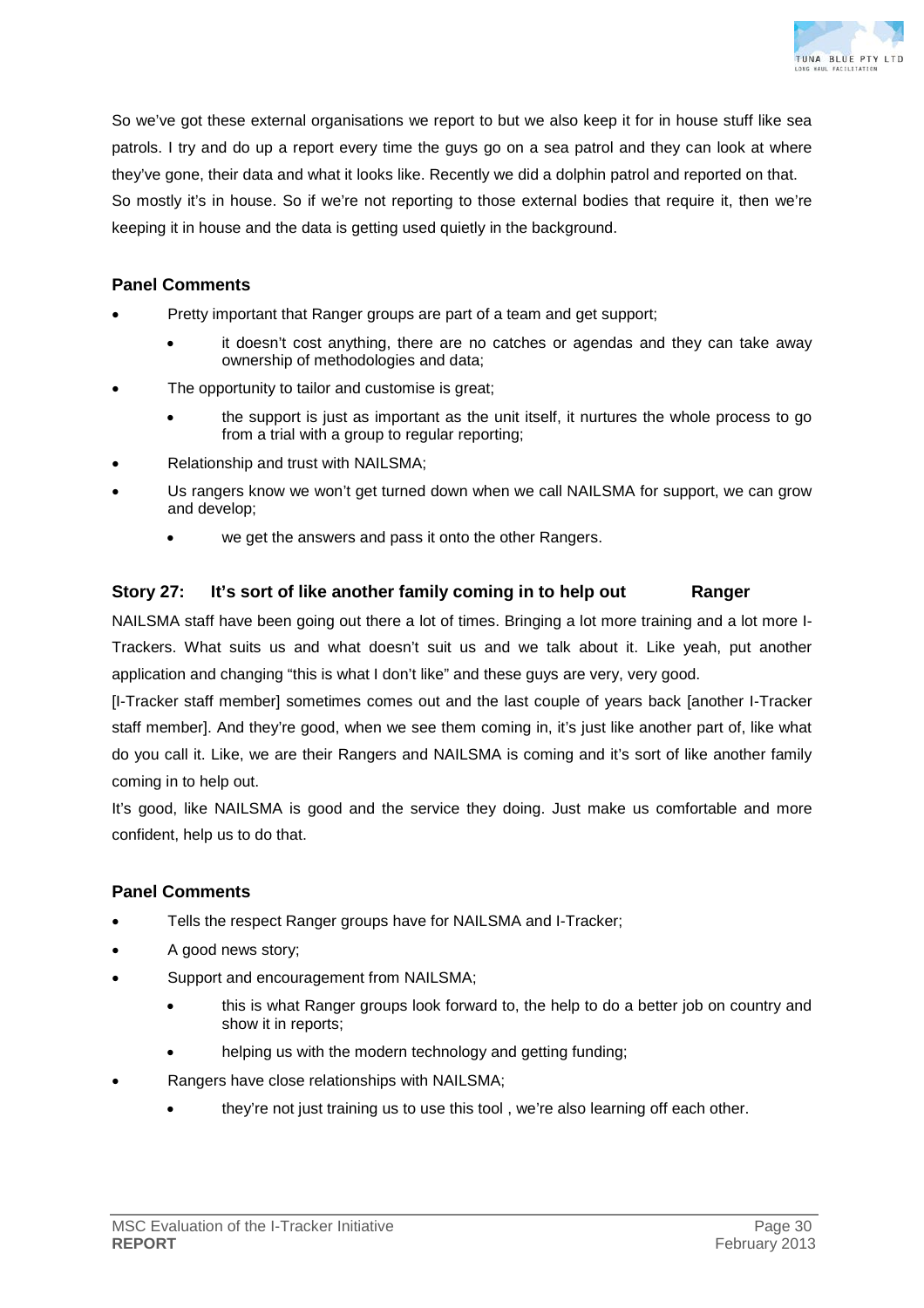

## **Story 147: Ongoing training Ranger**

Been working for the Rangers for about three months and I'm finding it very interesting so far. When I first started in my first couple of weeks, went through a shorebird training camp, where we learnt how to identify shorebirds. While that was going on, [I-Tracker staff] was here also teaching the I-Tracker, so we had that going at the same time as we were identifying shorebirds. Pretty full on, I found it very interesting and I learnt a lot too because I didn't know anything about birds and [researcher] was here teaching us how to identify shorebirds whilst [I-Tracker staff] was teaching us how to do it with the I-Tracker. […]

After the training, [I-Tracker staff] went back and there were a couple more sequences, not too sure what they were but taking a rough guess it would've been two new sequences. She went back and done that and we've got that in now. I think patrol was one of them and we had another one I can't remember.

It did help for the patrol boys, she went back and done good and she passed it back. Because she just uploaded it there and I'm not too sure how it's done but she uploaded it here and it's onto the I-Tracker. It's there! […]

It's good for more knowledge and the best way to get that knowledge is through ongoing training. Put more fresh ideas into the I-Tracker and we have come up with fresh ideas on what we want to do. I reckon more information into shorebirds or land patrols, into those sequences. Because you never know what you're going to come across out there.

NAILSMA is very good. They've been coming over showing us what to do and asking us for feedback on how this can improve. So far it's improved a hell of a lot with identifying problems when we're doing patrols. It's become a great piece of equipment. […]

And we've asked for more ongoing training and hopefully if we do find something else to go into our sequence, it can and it'd be good. So more ongoing training and more sequences in the I-Tracker would be very useful to cover everything.

## **Panel Comments**

- Need the training to keep up with the changes, it is important to get refreshers;
	- change our sequences to keep up with climate changes and NAILSMA is always there for support;
- Effective training is happening on ground.

## **4. Ranger Favourites Stories**

As part of the selection process, the Ranger told stories of the 60 Selection Panel stories were sent to the 12 participating Ranger groups for online voting.

Three sets of 14 stories each were sent to three separate sets of Ranger groups respectively (four groups per set). One set of stories received no responses and is not included in the reporting.

Groups were asked to rank their favourite stories. The favourite stories as chosen by the Rangers are: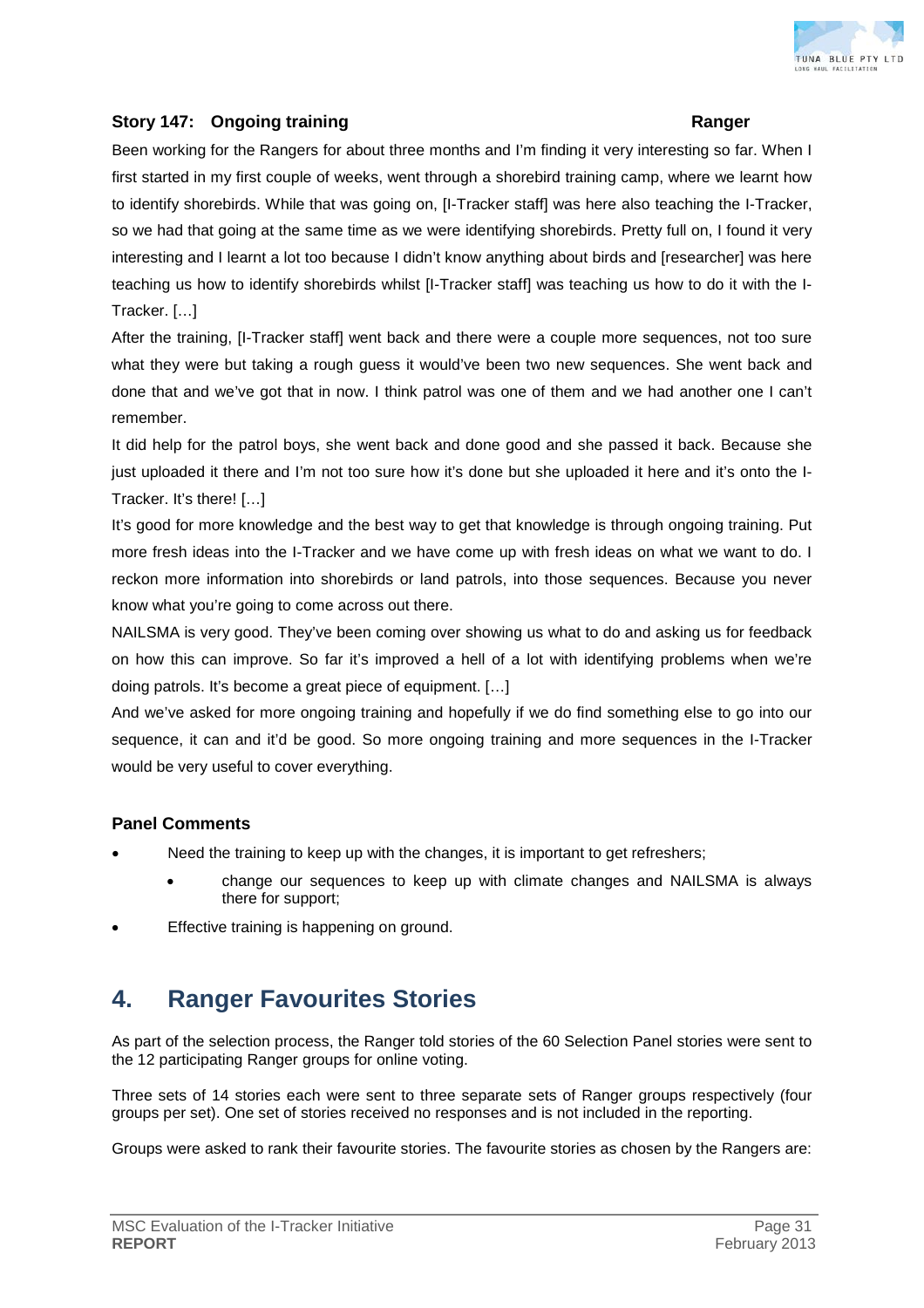

| <b>Set One</b>                                              |              |  |
|-------------------------------------------------------------|--------------|--|
| <b>Story</b>                                                | <b>Score</b> |  |
| Story 69: We'll have big mob change                         | 5            |  |
| Story 82: Cultural knowledge and I-Tracker working together | 4            |  |
| Story 171: There is living history and places to protect    | 3            |  |
| Story 189: A simple template for reports                    |              |  |
| Story 167: Like a mini computer                             |              |  |

 $\triangleright$  Story 171 was voted third favourite by Ranger Set One and also ranked as third most significant in Domain One by the Selection Panel, signalling a its high level of change and strong degree of resonance on ground.

| <b>Set Two</b>                                  |              |  |
|-------------------------------------------------|--------------|--|
| <b>Story</b>                                    | <b>Score</b> |  |
| Story 190: It's also a learning tool            | 5            |  |
| Story 22: Just makes the job more easier for us | 4            |  |
| Story 85: We love it                            | 3            |  |
| Story 172: Something all Departments can accept | 2            |  |
| Story 177: Data collection                      |              |  |

- $\triangleright$  Story 190 was voted as favourite by Ranger Set Two and was also agreed on as the most significant story in Domain One, which highlights the story appeals to range of audiences both on and off country;
- Story 22 ranked as second favourite with Ranger Set Two and also appeared as the Panel's third most significant in Domain Four;
- $\triangleright$  Story 85, the third favourite with Ranger Set Two was also the Panel's most significant story in Domain Six.

## **5. Conclusion**

The MSC evaluation confirms that NAILSMA's I-Tracker initiative has had a high level of success in engaging with and supporting the planning and operational activities of Indigenous rangers. The following points summarise the scope of this success.

- The I-Tracker initiative has proved immensely successful since its inception in 2009, making the journey from an innovative idea to a mainstream aspect of Ranger best practice;
- Key international stakeholders have confirmed that the I-Tracker initiative is leading global best practice in the coordination and uptake of the CyberTracker software on ground;
- I-Tracker has built a brand name with both Ranger groups, who recognise the initiative and are proud to be a part of it, and with major stakeholders, having won two awards at the 2012 Banksia Awards.

This success can be attributed to a number of major factors in the way that the I-Tracker initiative has been delivered including:

The dedication of the NAILSMA staff to building the capacity of Ranger groups by using a bottom up approach to develop a tool that is being created by users to suit their needs and aspirations;